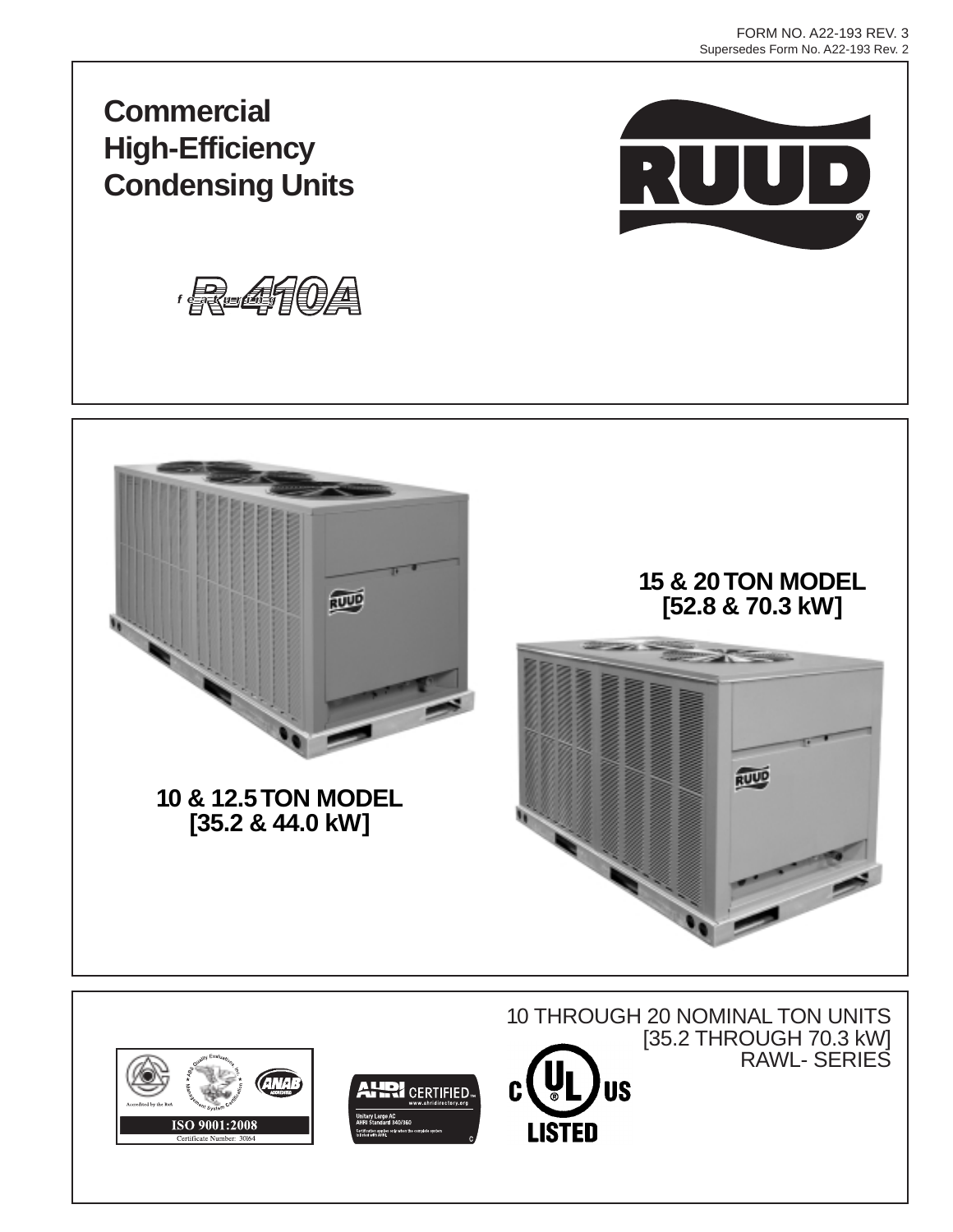# **TABLE OF CONTENTS**

| <b>Selection Procedure</b> |  |
|----------------------------|--|
|                            |  |
|                            |  |
|                            |  |
|                            |  |
|                            |  |

# **WHY USE A HIGH EFFICIENCY, AIR COOLED SPLIT SYSTEM?**

- The size ranges offered by Ruud® allow you to mix or match components to meet actual job requirements, thus eliminating the need to use oversized or undersized equipment. Equipment sized to meet the actual load will provide better operating economy, better humidity control, and longer equipment life.
- With an air cooled system, you have no water or sewer connections to make, and no troublesome and costly water treatment problems.
- Since the condensing unit is located outside the building, and the low profile air handling unit can be installed in the drop ceiling or in the conditioned space, you will not need a separate equipment room which takes up valuable building space.
- Remote mounting of the already quiet condensing unit keeps the compressor and condenser fan noise outside, and the vertical discharge fans carry the sound up and away from the surrounding area.
- Because of the simple design of the Ruud condensing unit, installation is quick and simple, and very little maintenance is required.
- Energy Efficiency Ratings (EER's) to 11.2!

# **MODEL NUMBER DESIGNATION**

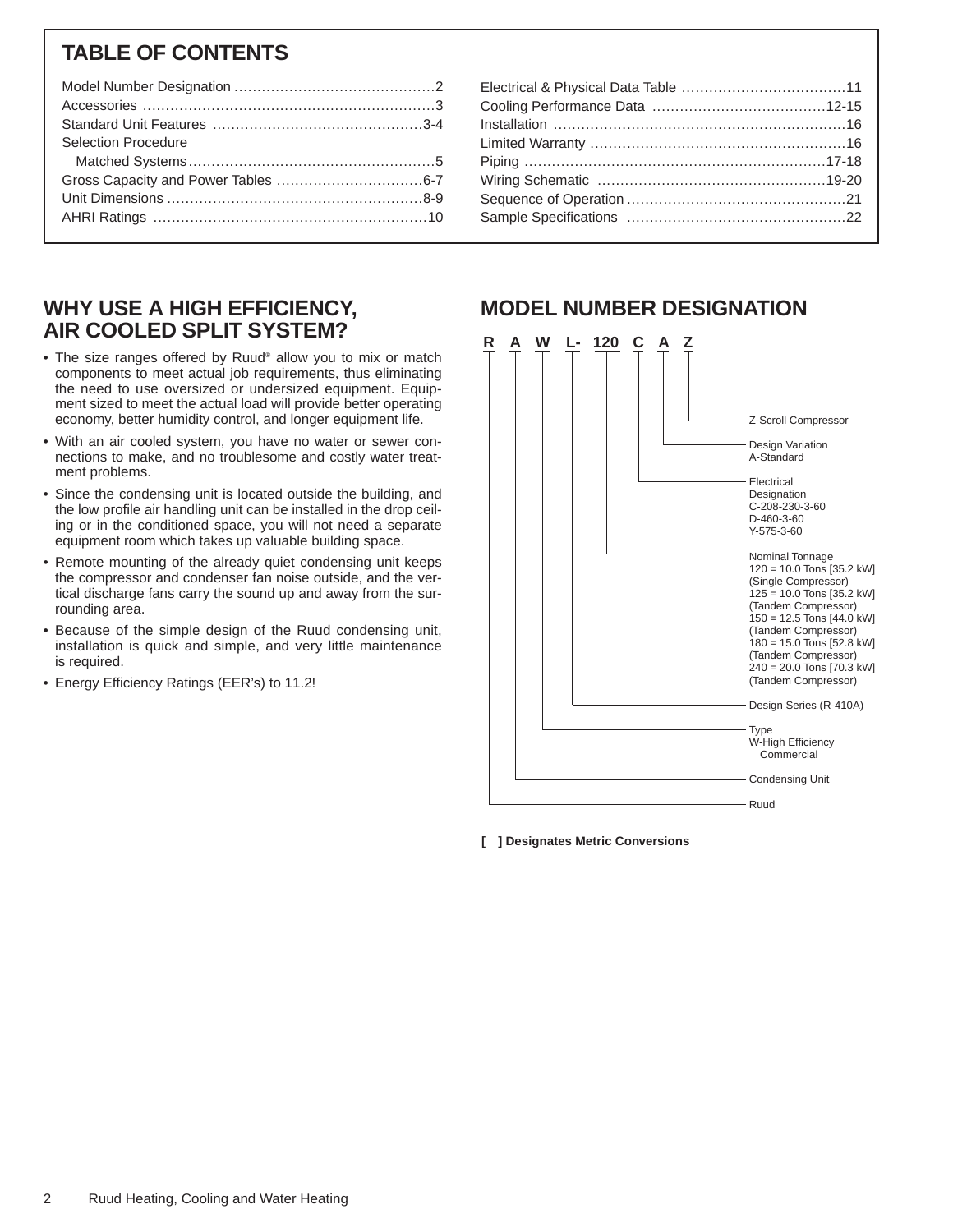# **CONDENSING UNIT ACCESSORIES**

| <b>ACCESSORY DESCRIPTION</b> | <b>MODEL NUMBER</b> | <b>SIZES USED ON</b> |
|------------------------------|---------------------|----------------------|
| Sight Glass                  | RXAG-A048           | 120, 125             |
| Sight Glass                  | RXAG-A020           | 180, 240             |
| Liquid Line Solenoid Valve*  | RXAV-CD120          | 120, 125, 150        |
| Liquid Line Solenoid Valve*  | RXAV-CD180          | 180.240              |

\*Cannot be used as a pump down solenoid.

# **STANDARD UNIT FEATURES**

**CABINET**—Galvanized steel with a durable powder paint finish. Stamped louvered panels offer 100% protection for the condenser coil.

**COMPRESSOR**—The Scroll Compressor is hermetically sealed with internal overload protection and durable insulation on motor windings. The entire compressor is mounted on rubber grommets to reduce vibration and noise.

**CONDENSER COIL**—Constructed with copper tubes and aluminum fins mechanically bonded to the tubes for maximum heat transfer capabilities.

**BASE PAN**—Galvanized steel with powder paint finish.

**REFRIGERANT CONNECTIONS**—Field piping connections are made through a fixed panel. This allows removal of access panels after piping connections have been made.

**CRANKCASE HEATERS**—Standard, all models. Prevents refrigerant migration to compressor(s).

**LOW AMBIENT CONTROL**—A pressure sensitive fan cycling control to allow unit operation down to 0°F [–17.8°C] is standard.

**SERVICE VALVES**—Standard on liquid and suction lines. Allows outdoor section to be isolated from indoor coil.

**SERVICE ACCESS**—Control box as well as the compressor and other refrigerant controls are accessible through access panels. Control box may be open without affecting the normal operation of the unit. Condenser fan motors are accessible by removing wire grilles.

**FILTER DRIER**—Standard (uninstalled) on all models. Helps ensure refrigerant cleanliness.

**TRANSFORMER**—Step-down type, line to 24 volts. Provides control circuit voltage.

**CONTACTOR**—The contactor is an electrical switch which operates the compressor and condenser fans.

**HIGH PRESSURE CONTROL**—Opens the contactor circuit on high refrigerant pressure; manual reset.

**LOW PRESSURE CONTROL**—Stops compressor operation in the event of loss of refrigerant.

**CONDENSER FAN MOTOR** (Direct Drive)—Ball bearing 1075 RPM motors are mounted to minimize vibration and noise problems. These are permanent split capacitor types.

**TESTING**—All units are run tested at the factory prior to shipment. Units are shipped with a holding charge of nitrogen.

**EXTERNAL GAUGE PORTS**—Allows pressures to be checked without removing access panel.

**COIL LOUVERS**—Helps prevent damage to outdoor coils.

**TIME DELAY**—Supplied on tandem compressor models to provide a delay between stages.

**EQUIPMENTGROUND**—Lug for field connection of ground wire.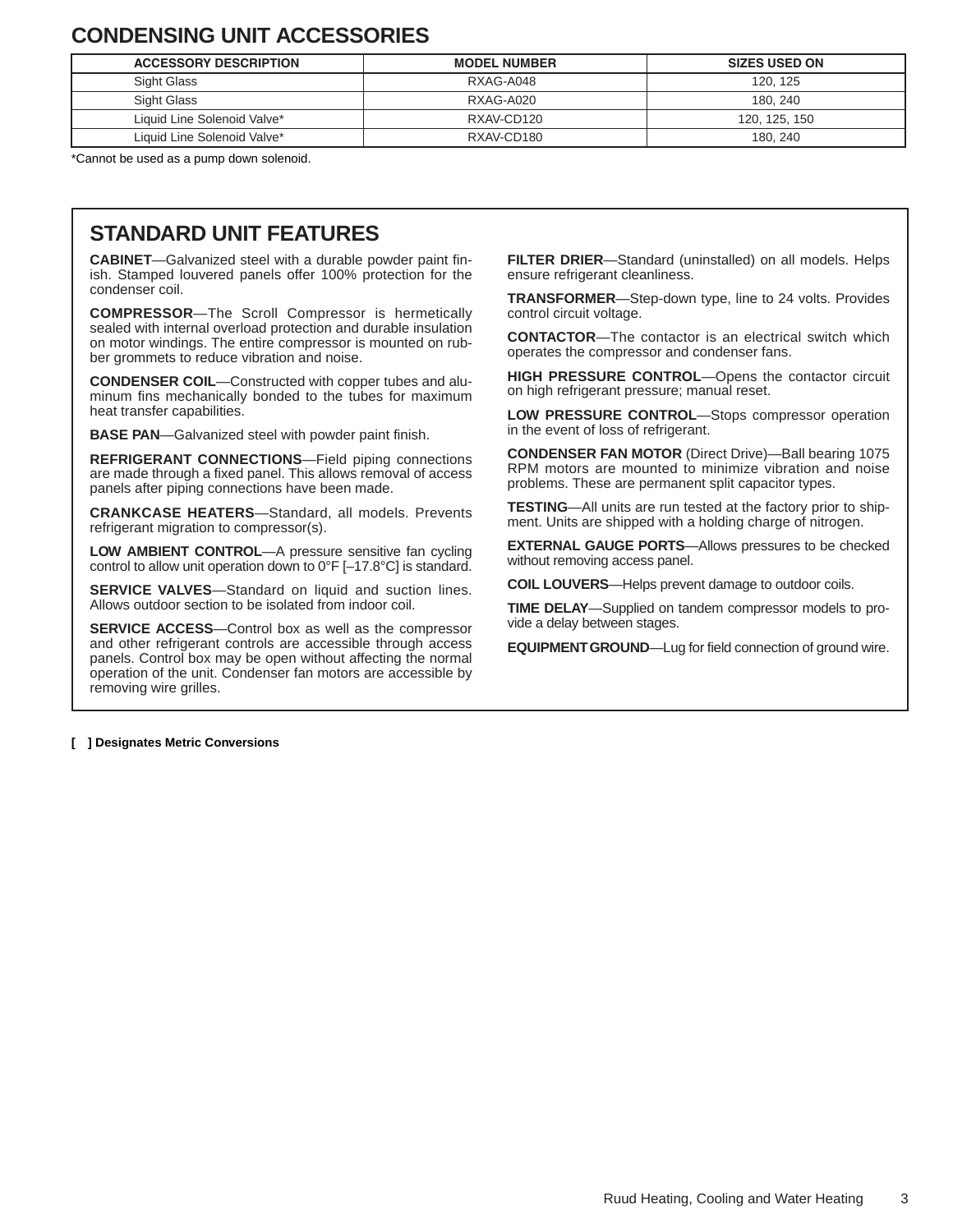# **10, 12.5, 15 & 20 TON [35.2, 44.0, 52.8 & 70.3 kW] MODELS**

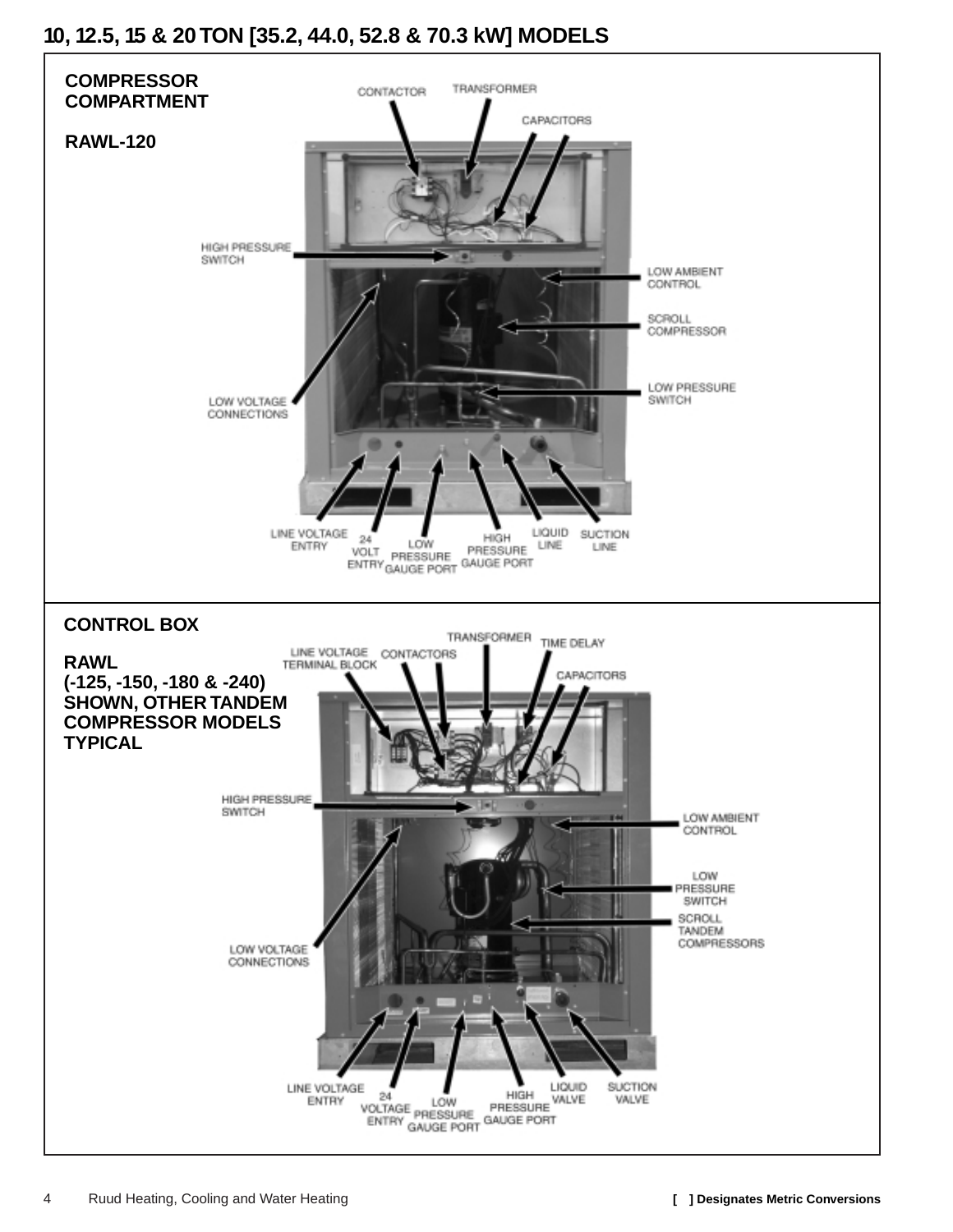# **SELECTION PROCEDURE— MATCHED SYSTEMS**

Example 1: Determine the Net System Performance of Condensing Unit RAWL-120 with RHGL-120 at 3800 CFM [1793.4 L/s] at .30" external static pressure [.07 kPa], 80°F [26.7°C] DB/67°F [19.4°C] WB entering indoor air and 95°F [35.0°C] DB outdoor ambient.

From Cooling Performance Data, Condensing Unit RAWL-120 with Air Handler RHGL-120 Total Cap. (gross) = 121.8 x 1000 = 121,800 BTUH [35.69 kW] Sens. Cap. (gross) = 91.3 x 1000 = 91,300 BTUH [26.76 kW] Power (gross) =  $9.1 \times 1000 = 9.100$  WATTS From Commercial Air Handler Form Airflow Performance Data. Power = 1,455 WATTS (K-Drive, 2 turns open)  $= 1,455 \times 3,412 = 4,964$  BTUH [1.4 kW] Therefore, the Net Performance is: Total Cap. (net) = 121,800 – 4,964 = 116,836 BTUH [34.24 kW] Sens. Cap (net) = 91,300 – 4,964 = 86,336 BTUH [25.30 kW] Power (net) =  $91,000 + 1,455 = 10,555$  WATTS EER =  $116,836 \div 10,555 = 11.07$  BTUH/WATT [3.24 w/w]

Example 2: Determine the Sensible Net Capacity at 75°F [23.9°C] DB entering indoor air with the other conditions from Example 1 being the same.

> From Cooling Performance Data, Condensing Unit RAWL-120 with Air Handler RHGL-120 Sens. Cap (net) = 86,336 BTUH [25.30 kW] (from Example 1) Adjust Capacity for temperature other than 80°F [26.7°C] entering air: adjustment: [1.10 x 3,800 x (1-.16) x (75-80]) = – 17,556 BTUH [5.14 kW]

> > Therefore, Sensible Capacity (net) at 75°F [23.9°C] entering air is:

86,336 – 17,556 = 68,780 BTUH [20.15 kW] (Sensible)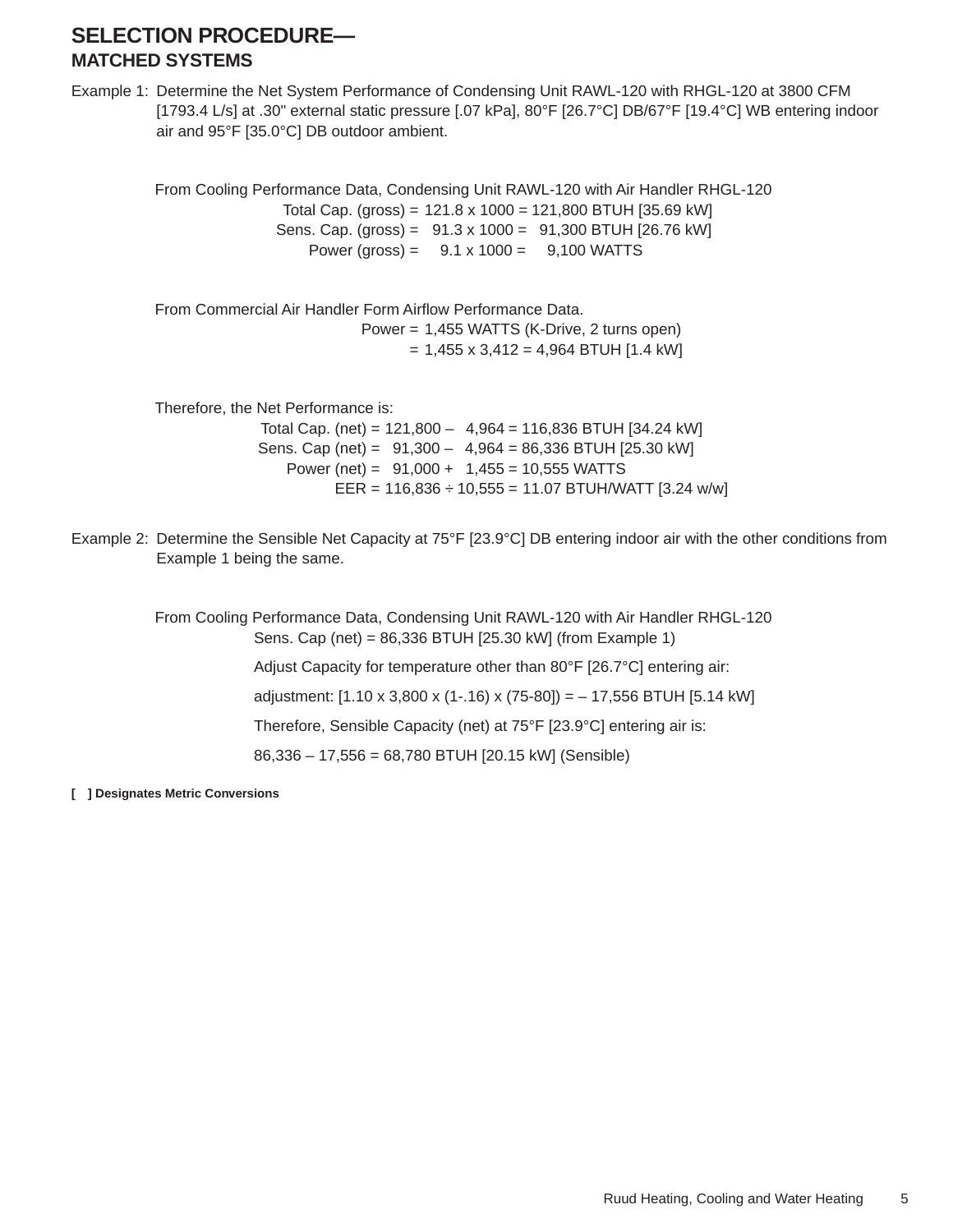# **CONDENSING UNIT—GROSS CAPACITY AND POWER**

| <b>RAWL-120</b>                  |                                                 |           |                 |           |                 |           |  |  |  |  |  |
|----------------------------------|-------------------------------------------------|-----------|-----------------|-----------|-----------------|-----------|--|--|--|--|--|
| $\degree$ F [ $\degree$ C]       | <b>SATURATED EVAPORATOR TEMPERATURE °F [°C]</b> |           |                 |           |                 |           |  |  |  |  |  |
| <b>OUTDOOR</b><br><b>AMBIENT</b> | 40 [4.4]                                        |           | 45 [7.2]        |           | 50 [10.0]       |           |  |  |  |  |  |
| <b>TEMPERATURE</b>               | <b>MBH [kW]</b>                                 | <b>KW</b> | <b>MBH [kW]</b> | <b>KW</b> | <b>MBH [kW]</b> | <b>KW</b> |  |  |  |  |  |
| 75 [24]                          | 118.0 [34.58]                                   | 7.2       | 129.4 [37.91]   | 7.3       | 141.2 [41.37]   | 7.5       |  |  |  |  |  |
| 80 [27]                          | 114.6 [33.59]                                   | 7.5       | 125.7 [36.83]   | 7.7       | 137.2 [40.20]   | 7.9       |  |  |  |  |  |
| 85 [29]                          | 111.2 [32.59]                                   | 7.9       | 122.0 [35.75]   | 8.1       | 133.2 [39.03]   | 8.2       |  |  |  |  |  |
| 90 [32]                          | 107.8 [31.60]                                   | 8.3       | 118.3 [34.66]   | 8.5       | 129.2 [37.87]   | 8.6       |  |  |  |  |  |
| 95 [35]                          | 104.4 [30.60]                                   | 8.7       | 114.6 [33.58]   | 8.9       | 125.3 [36.70]   | 9.0       |  |  |  |  |  |
| 100 [38]                         | 101.0 [29.61]                                   | 9.1       | 110.9 [32.50]   | 9.3       | 121.3 [35.53]   | 9.4       |  |  |  |  |  |
| 105 [41]                         | 97.6 [28.61]                                    | 9.5       | 107.2 [31.42]   | 9.7       | 117.3 [34.37]   | 9.8       |  |  |  |  |  |
| 110 [43]                         | 94.3 [27.62]                                    | 9.9       | 103.5 [30.34]   | 10.1      | 113.3 [33.20]   | 10.2      |  |  |  |  |  |
| 115 [46]                         | 90.9 [26.62]                                    | 10.3      | 99.8 [29.25]    | 10.4      | 109.3 [32.03]   | 10.6      |  |  |  |  |  |

|                                  | <b>RAWL-125</b>                                 |           |                 |           |                 |           |  |  |  |  |  |  |  |
|----------------------------------|-------------------------------------------------|-----------|-----------------|-----------|-----------------|-----------|--|--|--|--|--|--|--|
| $\degree$ F [ $\degree$ C]       | <b>SATURATED EVAPORATOR TEMPERATURE °F [°C]</b> |           |                 |           |                 |           |  |  |  |  |  |  |  |
| <b>OUTDOOR</b><br><b>AMBIENT</b> | 40 [4.4]                                        |           | 45 [7.2]        |           | 50 [10.0]       |           |  |  |  |  |  |  |  |
| <b>TEMPERATURE</b>               | <b>MBH [kW]</b>                                 | <b>KW</b> | <b>MBH [kW]</b> | <b>KW</b> | <b>MBH [kW]</b> | <b>KW</b> |  |  |  |  |  |  |  |
| 75 [24]                          | 117.5 [34.43]                                   | 7.0       | 128.6 [37.68]   | 7.1       | 140.3 [41.12]   | 7.2       |  |  |  |  |  |  |  |
| 80 [27]                          | 114.0 [33.39]                                   | 7.4       | 124.9 [36.59]   | 7.5       | 136.4 [39.95]   | 7.7       |  |  |  |  |  |  |  |
| 85 [29]                          | 110.4 [32.35]                                   | 7.9       | 121.2 [35.50]   | 8.0       | 132.4 [38.78]   | 8.1       |  |  |  |  |  |  |  |
| 90 [32]                          | 106.9 [31.31]                                   | 8.3       | 117.4 [34.41]   | 8.4       | 128.4 [37.62]   | 8.5       |  |  |  |  |  |  |  |
| 95 [35]                          | 103.3 [30.27]                                   | 8.7       | 113.7 [33.32]   | 8.8       | 124.4 [36.45]   | 9.0       |  |  |  |  |  |  |  |
| 100 [38]                         | 99.8 [29.23]                                    | 9.2       | 110.0 [32.23]   | 9.3       | 120.4 [35.28]   | 9.4       |  |  |  |  |  |  |  |
| 105 [41]                         | 96.2 [28.19]                                    | 9.6       | 106.3 [31.14]   | 9.7       | 116.4 [34.11]   | 9.9       |  |  |  |  |  |  |  |
| 110 [43]                         | 92.7 [27.15]                                    | 10.1      | 102.5 [30.05]   | 10.1      | 112.4 [32.94]   | 10.3      |  |  |  |  |  |  |  |
| 115 [46]                         | 89.1 [26.11]                                    | 10.5      | 98.8 [28.96]    | 10.6      | 108.4 [31.77]   | 10.7      |  |  |  |  |  |  |  |

|                                  | <b>RAWL-150</b>                          |           |                 |           |                 |           |  |  |  |  |  |  |  |
|----------------------------------|------------------------------------------|-----------|-----------------|-----------|-----------------|-----------|--|--|--|--|--|--|--|
| $\degree$ F [ $\degree$ C]       | SATURATED EVAPORATOR TEMPERATURE °F [°C] |           |                 |           |                 |           |  |  |  |  |  |  |  |
| <b>OUTDOOR</b><br><b>AMBIENT</b> | 40 [4.4]                                 |           | 45 [7.2]        |           | 50 [10.0]       |           |  |  |  |  |  |  |  |
| <b>TEMPERATURE</b>               | <b>MBH [kW]</b>                          | <b>KW</b> | <b>MBH [kW]</b> | <b>KW</b> | <b>MBH [kW]</b> | <b>KW</b> |  |  |  |  |  |  |  |
| 75 [24]                          | 151.6 [44.42]                            | 9.5       | 164.3 [48.13]   | 9.6       | 177.2 [51.90]   | 9.7       |  |  |  |  |  |  |  |
| 80 [27]                          | 147.0 [43.06]                            | 10.0      | 159.4 [46.69]   | 10.1      | 172.0 [50.39]   | 10.3      |  |  |  |  |  |  |  |
| 85 [29]                          | 142.3 [41.70]                            | 10.6      | 154.5 [45.26]   | 10.7      | 166.8 [48.88]   | 10.8      |  |  |  |  |  |  |  |
| 90 [32]                          | 137.7 [40.33]                            | 11.1      | 149.5 [43.82]   | 11.2      | 161.7 [47.36]   | 11.3      |  |  |  |  |  |  |  |
| 95 [35]                          | 133.0 [38.97]                            | 11.6      | 144.6 [42.38]   | 11.7      | 156.5 [45.85]   | 11.9      |  |  |  |  |  |  |  |
| 100 [38]                         | 128.3 [37.61]                            | 12.1      | 139.7 [40.94]   | 12.3      | 151.3 [44.34]   | 12.4      |  |  |  |  |  |  |  |
| 105 [41]                         | 123.7 [36.24]                            | 12.7      | 134.8 [39.50]   | 12.8      | 146.2 [42.82]   | 12.9      |  |  |  |  |  |  |  |
| 110 [43]                         | 119.0 [34.88]                            | 13.2      | 129.9 [38.07]   | 13.3      | 141.0 [41.31]   | 13.4      |  |  |  |  |  |  |  |
| 115 [46]                         | 114.4 [33.51]                            | 13.7      | 125.0 [36.63]   | 13.8      | 135.8 [39.80]   | 14.0      |  |  |  |  |  |  |  |

KW —Condensing Unit Power (Compressor + Fan) MBH—Gross Capacity x 1000 BTUH [kW]

NOTES: 1. All values at approximately 20°F [11.1°C] subcooling

2. Data includes 25 feet [7.62 m] of recommended vapor and liquid lines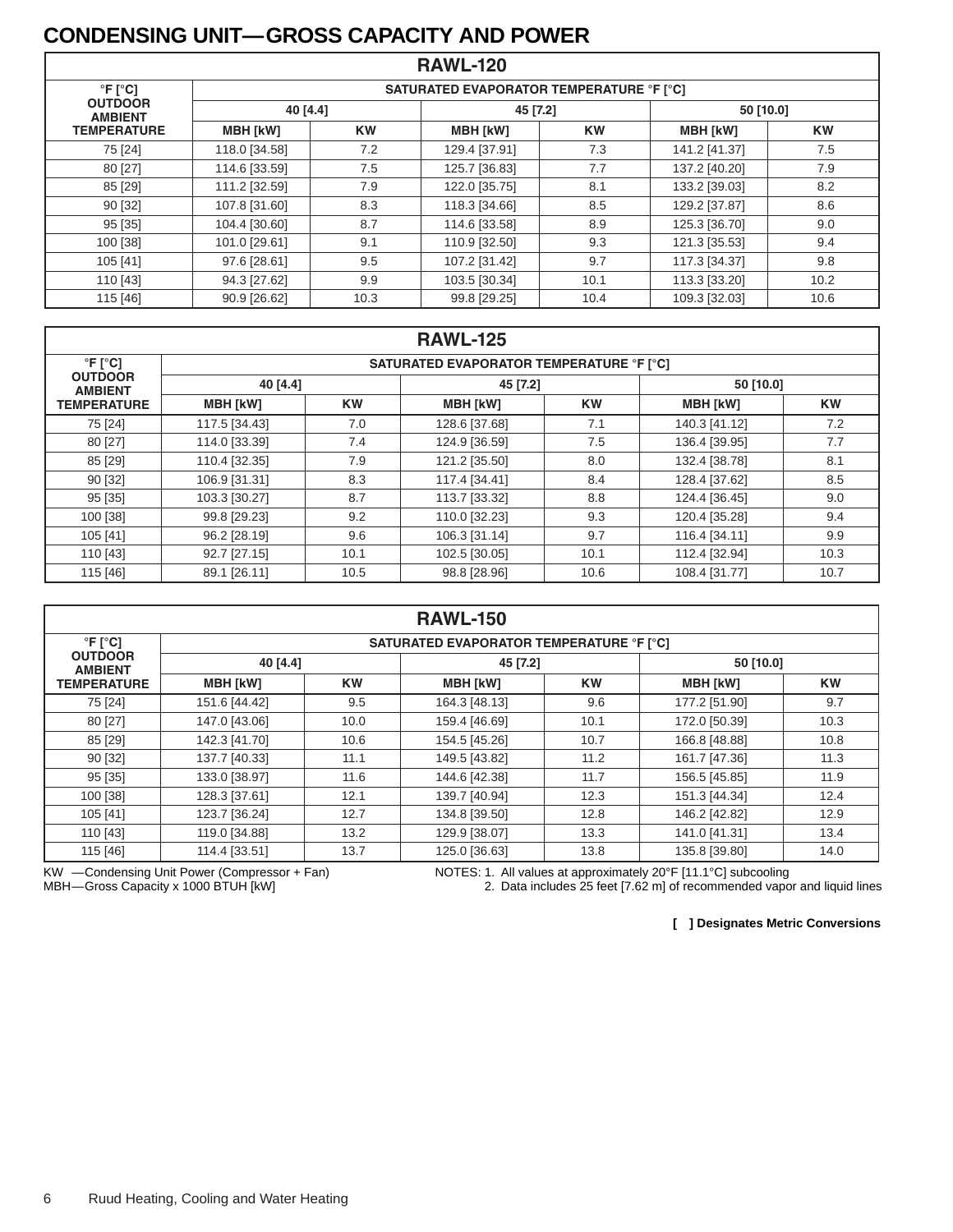# **CONDENSING UNIT—GROSS CAPACITY AND POWER (cont.)**

| <b>RAWL-180</b>                  |                                                 |           |                 |           |                 |           |  |  |  |  |  |  |
|----------------------------------|-------------------------------------------------|-----------|-----------------|-----------|-----------------|-----------|--|--|--|--|--|--|
| $\degree$ F [ $\degree$ C]       | <b>SATURATED EVAPORATOR TEMPERATURE °F [°C]</b> |           |                 |           |                 |           |  |  |  |  |  |  |
| <b>OUTDOOR</b><br><b>AMBIENT</b> | 40 [4.4]                                        |           | 45 [7.2]        |           | 50 [10.0]       |           |  |  |  |  |  |  |
| <b>TEMPERATURE</b>               | <b>MBH [kW]</b>                                 | <b>KW</b> | <b>MBH [kW]</b> | <b>KW</b> | <b>MBH [kW]</b> | <b>KW</b> |  |  |  |  |  |  |
| 75 [24]                          | 200.8 [58.84]                                   | 11.4      | 216.3 [63.38]   | 11.8      | 222.7 [65.24]   | 12.2      |  |  |  |  |  |  |
| 80 [27]                          | 194.3 [56.94]                                   | 12.2      | 209.8 [61.47]   | 12.6      | 217.8 [63.82]   | 12.9      |  |  |  |  |  |  |
| 85 [29]                          | 187.8 [55.03]                                   | 13.0      | 203.3 [59.56]   | 13.3      | 213.0 [62.40]   | 13.7      |  |  |  |  |  |  |
| 90 [32]                          | 181.3 [53.12]                                   | 13.8      | 196.7 [57.64]   | 14.1      | 208.1 [60.98]   | 14.5      |  |  |  |  |  |  |
| 95 [35]                          | 174.8 [51.22]                                   | 14.5      | 190.2 [55.73]   | 14.8      | 203.3 [59.56]   | 15.2      |  |  |  |  |  |  |
| 100 [38]                         | 168.3 [49.31]                                   | 15.3      | 183.7 [53.82]   | 15.6      | 198.4 [58.14]   | 16.0      |  |  |  |  |  |  |
| 105 [41]                         | 161.8 [47.40]                                   | 16.1      | 177.1 [51.90]   | 16.3      | 193.6 [56.72]   | 16.7      |  |  |  |  |  |  |
| 110 [43]                         | 155.3 [45.50]                                   | 16.9      | 170.6 [49.99]   | 17.1      | 188.7 [55.30]   | 17.5      |  |  |  |  |  |  |
| 115 [46]                         | 148.8 [43.59]                                   | 17.6      | 164.1 [48.08]   | 17.8      | 183.9 [53.88]   | 18.2      |  |  |  |  |  |  |

|                                  | <b>RAWL-240</b>                                 |           |                 |           |                 |           |  |  |  |  |  |  |  |
|----------------------------------|-------------------------------------------------|-----------|-----------------|-----------|-----------------|-----------|--|--|--|--|--|--|--|
| $\degree$ F [ $\degree$ C]       | <b>SATURATED EVAPORATOR TEMPERATURE °F [°C]</b> |           |                 |           |                 |           |  |  |  |  |  |  |  |
| <b>OUTDOOR</b><br><b>AMBIENT</b> | 40 [4.4]                                        |           | 45 [7.2]        |           | 50 [10.0]       |           |  |  |  |  |  |  |  |
| <b>TEMPERATURE</b>               | <b>MBH [kW]</b>                                 | <b>KW</b> | <b>MBH [kW]</b> | <b>KW</b> | <b>MBH [kW]</b> | <b>KW</b> |  |  |  |  |  |  |  |
| 75 [24]                          | 272.7 [79.90]                                   | 17.6      | 294.3 [86.23]   | 18.0      | 316.7 [92.79]   | 18.5      |  |  |  |  |  |  |  |
| 80 [27]                          | 264.1 [77.39]                                   | 18.5      | 285.6 [83.67]   | 18.9      | 307.7 [90.14]   | 19.4      |  |  |  |  |  |  |  |
| 85 [29]                          | 255.6 [74.88]                                   | 19.4      | 276.9 [81.12]   | 19.9      | 298.6 [87.50]   | 20.3      |  |  |  |  |  |  |  |
| 90 [32]                          | 247.0 [72.37]                                   | 20.4      | 268.1 [78.56]   | 20.8      | 289.6 [84.86]   | 21.3      |  |  |  |  |  |  |  |
| 95 [35]                          | 238.5 [69.87]                                   | 21.3      | 259.4 [76.01]   | 21.7      | 280.6 [82.22]   | 22.2      |  |  |  |  |  |  |  |
| 100 [38]                         | 229.9 [67.36]                                   | 22.2      | 250.7 [73.45]   | 22.6      | 271.6 [79.58]   | 23.1      |  |  |  |  |  |  |  |
| 105 [41]                         | 221.3 [64.85]                                   | 23.1      | 242.0 [70.89]   | 23.5      | 262.6 [76.94]   | 24.1      |  |  |  |  |  |  |  |
| 110 [43]                         | 212.8 [62.35]                                   | 24.0      | 233.2 [68.34]   | 24.4      | 253.6 [74.29]   | 25.0      |  |  |  |  |  |  |  |
| 115 [46]                         | 204.2 [59.84]                                   | 24.9      | 224.5 [65.78]   | 25.3      | 244.5 [71.65]   | 25.9      |  |  |  |  |  |  |  |

KW —Condensing Unit Power (Compressor + Fan) MBH—Gross Capacity x 1000 BTUH [kW]

NOTES: 1. All values at approximately 20°F [11.1°C] subcooling

2. Data includes 25 feet [7.62 m] of recommended vapor and liquid lines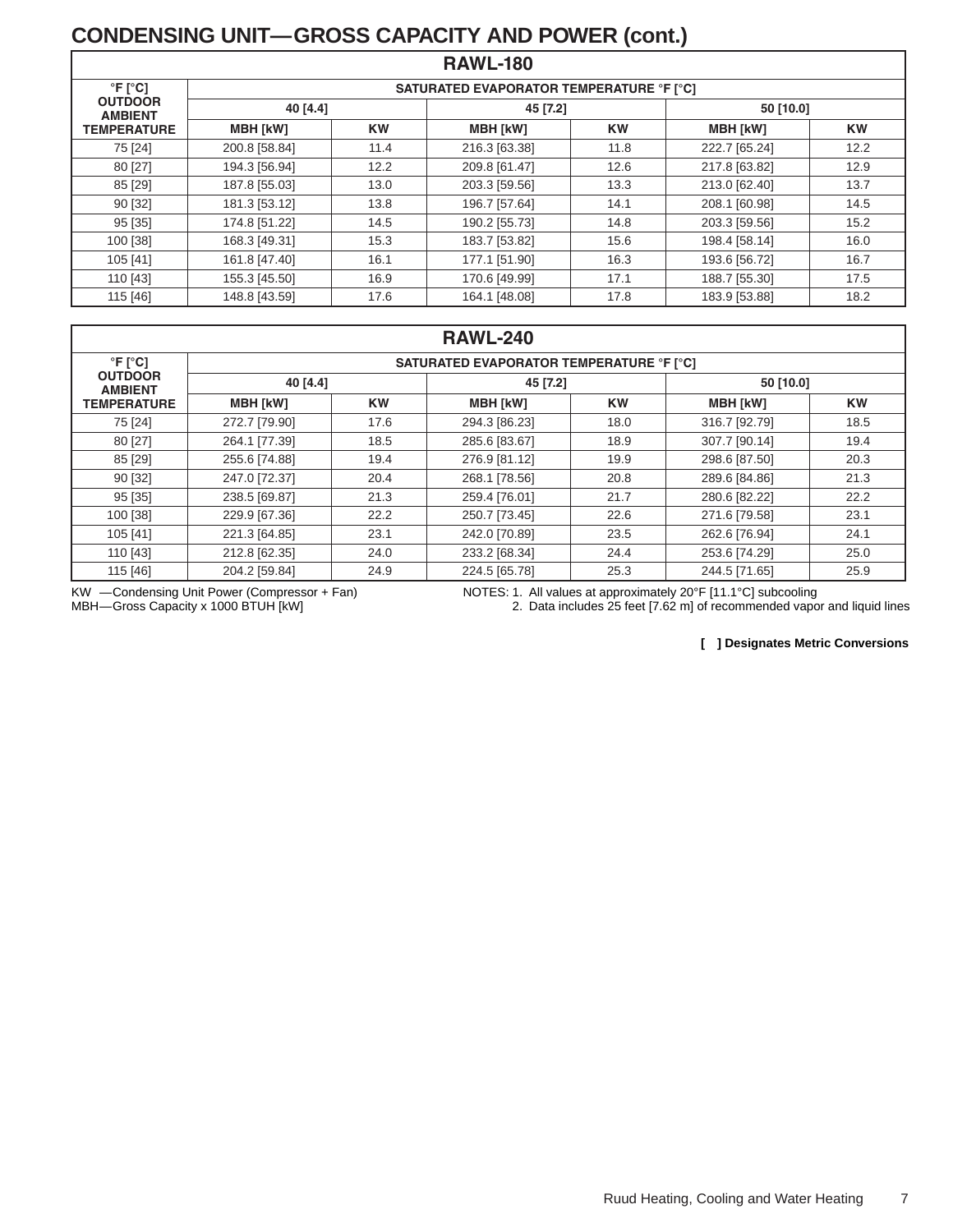# **UNIT DIMENSIONS AND WEIGHTS**

| <b>MODEL</b>    | <b>TOTAL WEIGHT</b> | Corner Weights, Lbs. [kg] |             |             |               |  |  |  |  |  |
|-----------------|---------------------|---------------------------|-------------|-------------|---------------|--|--|--|--|--|
|                 | LBS. [kg]           |                           |             |             |               |  |  |  |  |  |
| <b>RAWL-120</b> | 501 [227]           | [56]<br>123               | [60]<br>132 | 119 [54]    | [58]<br>127   |  |  |  |  |  |
| <b>RAWL-125</b> | 586 [266]           | [65]<br>144               | 154 [70]    | 139<br>[63] | [67]<br>149   |  |  |  |  |  |
| <b>RAWL-150</b> | 650 [295]           | 160 [72]                  | [78]<br>171 | 154 [70]    | $[75]$<br>165 |  |  |  |  |  |
| <b>RAWL-180</b> | 746 [338]           | [83]<br>183               | 196 [89]    | [80]<br>177 | [86]<br>189   |  |  |  |  |  |
| <b>RAWL-240</b> | 952 [432]           | 234 [106]                 | 251 [114]   | 226 [103]   | 241 [110]     |  |  |  |  |  |

# **10 TON [35.2 kW] BOTTOM VIEW**





# **12.5 TON [44 kW] BOTTOM VIEW**



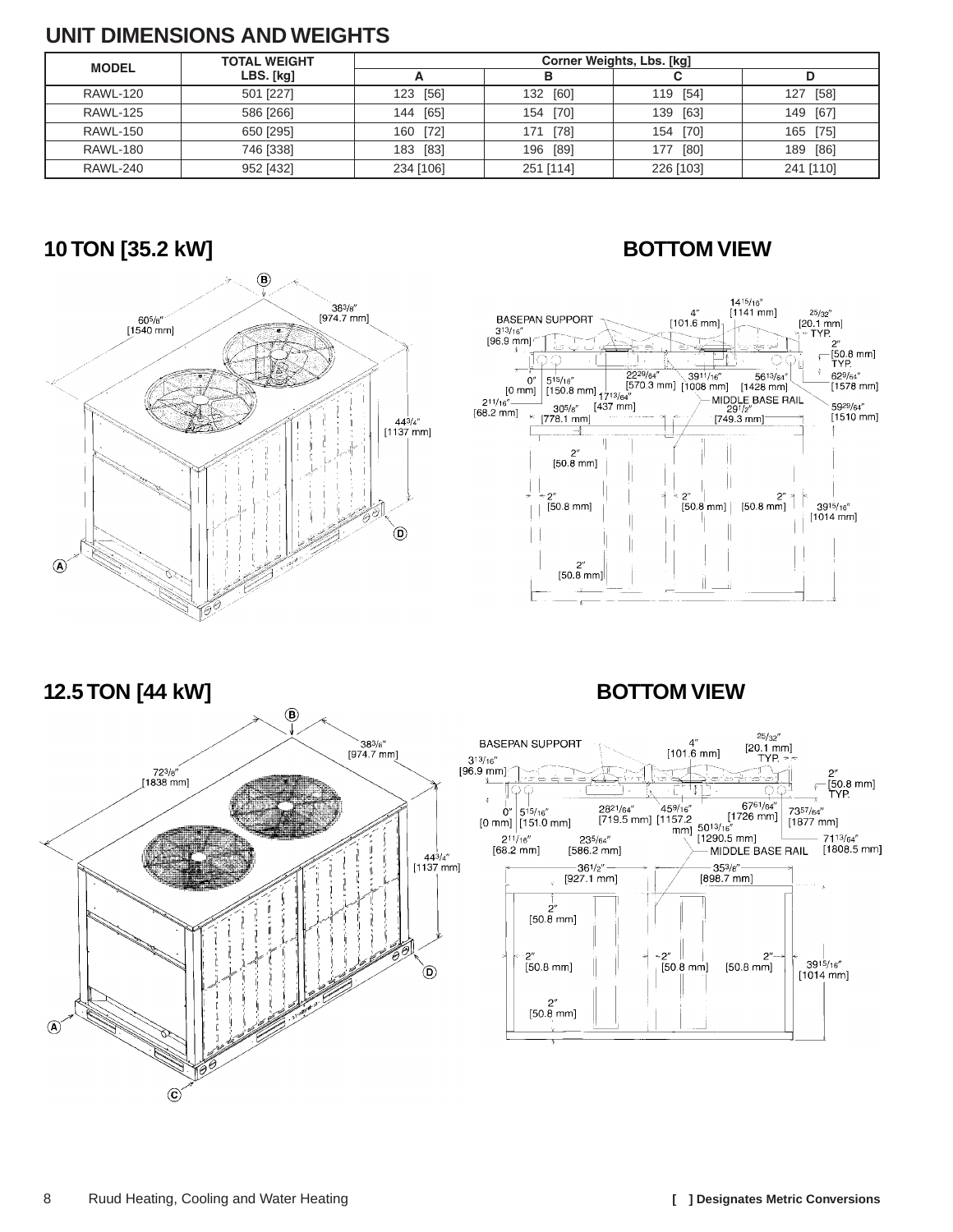# **UNIT DIMENSIONS (cont.)**

# **15 TON & 20 TON [52.8 kW & 70.3 kW]**

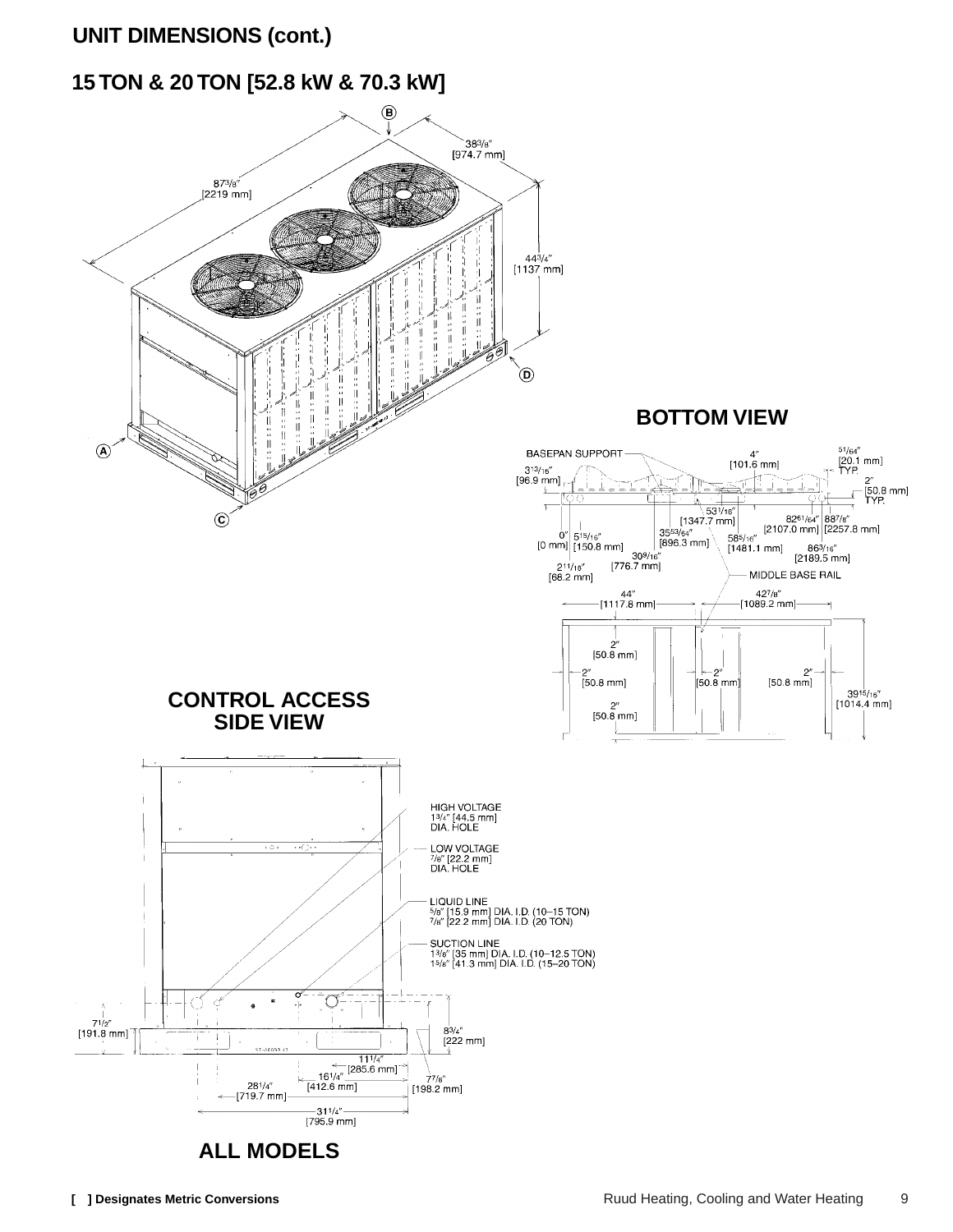# **PERFORMANCE DATA @ AHRI STANDARD CONDITIONS—COOLING: RAWL-**

|                                               | <b>MODEL NUMBERS</b>                                      |                                                      | 80°F [26.5°C] DB/67°F [19.5°C] WB INDOOR AIR<br>95°F [35°C] DB OUTDOOR AIR |                                                  |            |             | <b>SOUND</b>        | <b>INDOOR</b> |
|-----------------------------------------------|-----------------------------------------------------------|------------------------------------------------------|----------------------------------------------------------------------------|--------------------------------------------------|------------|-------------|---------------------|---------------|
| <b>OUTDOOR</b><br><b>UNIT</b><br><b>RAWL-</b> | <b>INDOOR</b><br><b>COIL AND/OR</b><br><b>AIR HANDLER</b> | <b>TOTAL</b><br><b>CAPACITY</b><br><b>BTU/H [kW]</b> | <b>NET</b><br><b>SENSIBLE</b><br><b>BTU/H [kW]</b>                         | <b>NET</b><br><b>LATENT</b><br><b>BTU/H [kW]</b> | <b>EER</b> | <b>IPLV</b> | <b>RATING</b><br>dB | CFM [L/s]     |
| Rev. 8/14/2008                                | RHGL-120Z ①                                               | 117,000 [34.3]                                       | 86,500 [25.3]                                                              | 30,500<br>[8.9]                                  | 11.20      | N/A         | 88                  | 3,800 [1793]  |
| 120CAZ                                        | <b>RCCL-D5013</b>                                         | 118,000 [34.6]                                       | 86,500 [25.3]                                                              | 31,500<br>$[9.2]$                                | 11.20      | N/A         | 88                  | 3,800 [1793]  |
| 120DAZ                                        | <b>RHGL-120Z</b>                                          | 117,000 [34.3]                                       | 86,500 [25.3]                                                              | 30,500<br>[8.9]                                  | 11.20      | N/A         | 88                  | 3,800 [1793]  |
|                                               | <b>RCCL-D5013</b>                                         | 118,000 [34.6]                                       | 86,500 [25.3]                                                              | 31,500<br>[9.2]                                  | 11.20      | N/A         | 88                  | 3,800 [1793]  |
| 120YAZ                                        | RHGL-120Y                                                 | 117,000 [34.3]                                       | 86,500 [25.3]                                                              | 30,500<br>[8.9]                                  | 11.20      | N/A         | 88                  | 3,800 [1793]  |
|                                               | <b>RCCL-D5013</b>                                         | 118,000 [34.6]                                       | 86,500 [25.3]                                                              | 31,500<br>[9.2]                                  | 11.20      | N/A         | 88                  | 3,800 [1793]  |
| <b>125CAZ</b>                                 | RHGL-120Z ①                                               | 116,000 [34.0]                                       | 87,000 [25.5]                                                              | [8.5]<br>29,000                                  | 11.20      | 14          | 88                  | 3,800 [1793]  |
|                                               | <b>RCCL-D5013</b>                                         | 116,000 [34.0]                                       | 85,000 [24.9]                                                              | 31,000<br>[9.1]                                  | 11.20      | 14          | 88                  | 3,800 [1793]  |
| 125DAZ                                        | <b>RHGL-120Z</b>                                          | 116,000 [34.0]                                       | 87,000 [25.5]                                                              | 29,000<br>[8.5]                                  | 11.20      | 14          | 88                  | 3,800 [1793]  |
|                                               | <b>RCCL-D5013</b>                                         | 116,000 [34.0]                                       | 85,000 [24.9]                                                              | 31,000<br>[9.1]                                  | 11.20      | 14          | 88                  | 3,800 [1793]  |
| 125YAZ                                        | RHGL-120Y                                                 | 116,000 [34.0]                                       | 87,000 [25.5]                                                              | 29,000<br>[8.5]                                  | 11.20      | 14          | 88                  | 3,800 [1793]  |
|                                               | <b>RCCL-D5013</b>                                         | 116,000 [34.0]                                       | 85,000 [24.9]                                                              | 31,000<br>[9.1]                                  | 11.20      | 14          | 88                  | 3,800 [1793]  |
| 150CAZ                                        | RHGL-180Z ①                                               | 146,000 [42.8]                                       | 112,000 [32.8]                                                             | 34,000 [10.0]                                    | 11.10      | 15          | 88                  | 5,000 [2360]  |
| 150DAZ                                        | RHGL-180Z                                                 | 146,000 [42.8]                                       | 112,000 [32.8]                                                             | 34,000 [10.0]                                    | 11.10      | 15          | 88                  | 5,000 [2360]  |
| 150YAZ                                        | RHGL-180Y                                                 | 146,000 [42.8]                                       | 112,000 [32.8]                                                             | 34,000 [10.0]                                    | 11.10      | 15          | 88                  | 5,000 [2360]  |
| 180CAZ                                        | RHGL-180Z 1                                               | 178,000 [52.2]                                       | 125,000 [36.6]                                                             | 53,000 [15.5]                                    | 11.00      | 12.3        | 88                  | 5,100 [2407]  |
| 180DAZ                                        | RHGL-180Z                                                 | 178,000 [52.2]                                       | 125,000 [36.6]                                                             | 53,000 [15.5]                                    | 11.00      | 12.3        | 88                  | 5,100 [2407]  |
| 180YAZ                                        | RHGL-180Y                                                 | 178,000 [52.2]                                       | 125,000 [36.6]                                                             | 53,000 [15.5]                                    | 11.00      | 12.3        | 88                  | 5,100 [2407]  |
| 240CAZ                                        | RHGL-240Z ①                                               | 244,000 [71.5]                                       | 169,000 [49.5]                                                             | 75,000 [22.0]                                    | 10.00      | 13.7        | 88                  | 6,900 [3256]  |
| 240DAZ                                        | RHGL-240Z                                                 | 244,000 [71.5]                                       | 169,000 [49.5]                                                             | 75,000 [22.0]                                    | 10.00      | 13.7        | 88                  | 6,900 [3256]  |
| 240YAZ                                        | RHGL-240Y                                                 | 244,000 [71.5]                                       | 169,000 [49.5]                                                             | 75,000 [22.0]                                    | 10.00      | 13.7        | 88                  | 6,900 [3256]  |

➀ Highest sales volume tested combination required by D.O.E. test procedures. N/A = Not applicable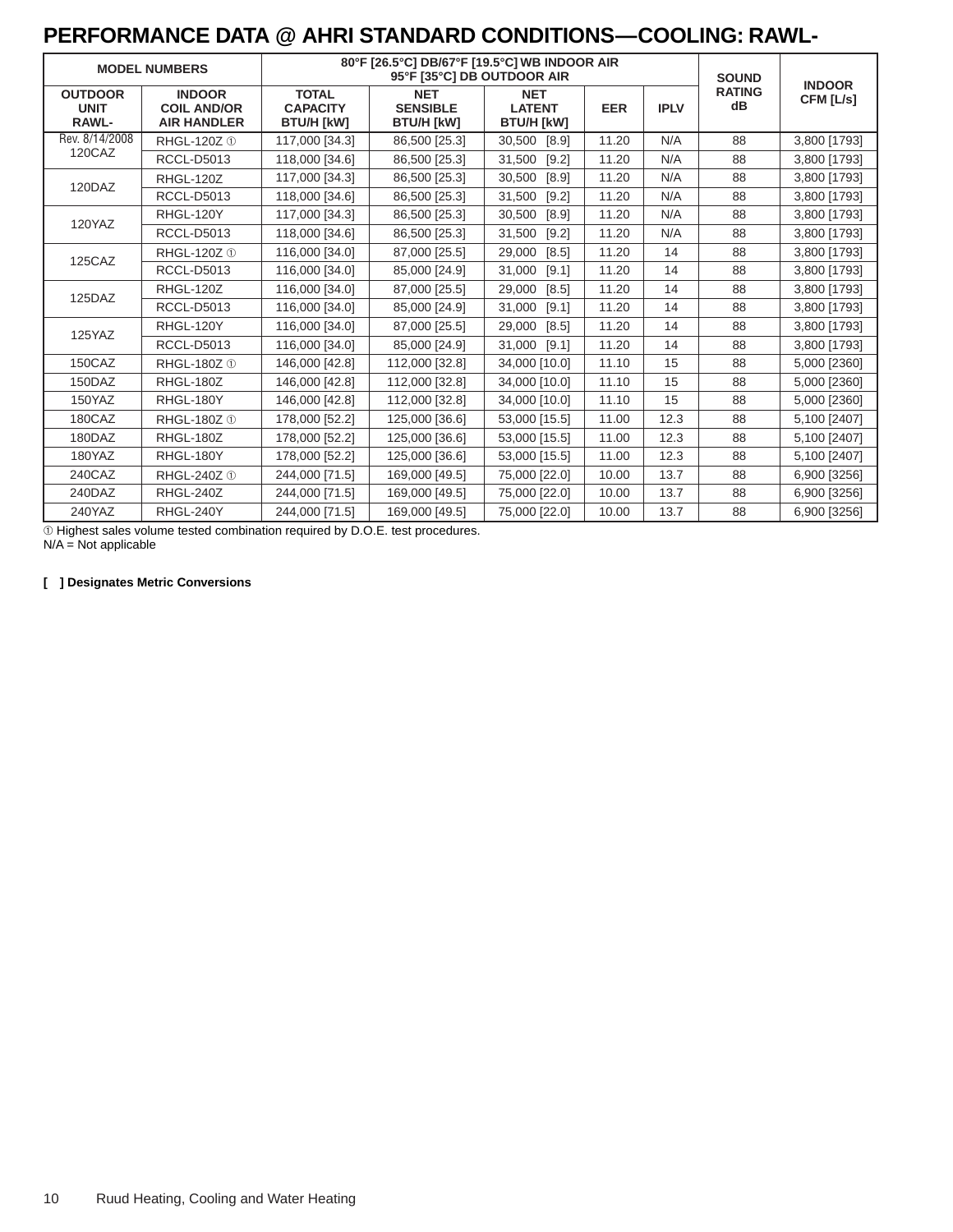|            | Weight                                    |                     | Lbs. [kg]<br>Ship            |                | 541 [245.4]   | 541 [245.4]     | 541 [245.4]             | 626 [284.0]  | 626 [284.0]               | 626 [284.0]     | 690 [313.0]    | 690 [313.0]  | 690 [313.0]    | 786 [356.5]  | 786 [356.5]     | 786 [356.5]    | 992 [450.0]  | 992 [450.0]  | 992 [450.0]    |
|------------|-------------------------------------------|---------------------|------------------------------|----------------|---------------|-----------------|-------------------------|--------------|---------------------------|-----------------|----------------|--------------|----------------|--------------|-----------------|----------------|--------------|--------------|----------------|
|            |                                           |                     | Lbs. [kg]<br>Jet             |                | 501 [227.3]   | 501 [227.3]     | 501 [227.3]             | 586 [265.8]  | 586 [265.8]               | 586 [265.8]     | 650 [294.8]    | 650 294.8    | 650 [294.8]    | 746 [338.4]  | 746 [338.4]     | 746 [338.4]    | 952 [431.8]  | 952 [431.8]  | 952 [431.8]    |
| PHYSICAL   | $Circuit$ $Oz$ . $[g]$<br>Refrig. Per     |                     |                              |                | [9611]<br>339 | 339 [9611]      | 339 [9611               | 300 [8505]   | [8505]<br>$\frac{300}{2}$ | 300 [8505]      | 378 [10716]    | 378 [10716]  | 378 [10716]    | 506 [14345]  | 506 [14345]     | 506 [14345]    | 655 [18569]  | 655 [18569]  | 655 [18569]    |
|            |                                           |                     | CFM <sub>L/S</sub>           |                | 8000 [3775]   | 8000 [3775]     | 8000 [3775]             | 8000 [3775]  | 8000 [3775]               | 8000 [3775]     | 8000 [3775]    | 8000 [3775]  | 8000 [3775]    | 2000 [5663]  | 12000 [5663]    | 2000 [5663]    | 12000 [5663] | 2000 [5663]  | 12000 [5663]   |
|            | <b>Dutdoor Coil</b>                       |                     | <b>Rows</b><br>,<br>2        |                | $\sim$        | 2               | $\sim$                  | 2            | $\sim$                    | 2               | $\sim$         | 2            | $\sim$         | 2            | $\sim$          | $\sim$         | 3            | က            | S              |
|            |                                           |                     | Sq. Ft. [Sq. m]<br>Face Area |                | 27.00 [2.51]  | 27.00 2.51      | 27.00 2.51              | 27.00 2.51   | 27.00 [2.51               | 27.00 [2.51]    | $32.88$ [3.05] | 32.88 [3.05] | 32.88 [3.05]   | 40.38 [3.75] | 40.38 [3.75]    | 40.38 [3.75]   | 40.38 [3.75] | 40.38 [3.75] | 40.38 [3.75]   |
|            | Fuse or HACR<br>Circuil                   | <b>Breaker</b>      | Maximum<br><b>Amperes</b>    |                | 60/60         | $\overline{40}$ | 25                      | 60/60        | 30                        | 20              | 70/70          | 35           | 25             | 80/80        | $\overline{40}$ | 30             | 110/110      | 80           | $\overline{P}$ |
|            |                                           |                     | Minimum<br>Amperes           |                | 50/50         | 80              | 25                      | 50/50        | 80                        | 20              | 70770          | 80           | 25             | 7070         | 35              | 80             | 100/100      | 50           | 55             |
|            | Ampacity<br>Minimum<br>Amperes<br>Circuit |                     |                              |                | 43/43         | 24              | $\frac{\infty}{\infty}$ | 45/45        | 25                        | $\frac{6}{1}$   | 56/56          | 27           | 20             | 64/64        | 32              | 24             | 83/83        | 4            | 32             |
| ELECTRICAL | Full Load<br>Amperes<br>(FLA)             |                     | Fan<br>Motor                 |                | 4.8           | $\frac{8}{2}$   | $\sim$                  | 4.8          | 2.8                       | 2               | 4.8            | 8.G          | $\sim$         | 7.2          | 4.2             | က              | 7.2          | 33           | 2.4            |
|            | Compressor                                | <b>Locked Rotor</b> | Amperes<br>(LRA)             |                | 225           | 114             | 80                      | 123          | 8                         | $\overline{40}$ | 149            | 75           | 54             | 164          | 100             | $\frac{8}{18}$ | 239          | 125          | 80             |
|            |                                           | Rated Load          | Amperes<br>(RLA)             |                | 30.1/30.1     | 16.7            | 12.2                    | 17.6/17.6    | 9.6                       | 51              | 22.4/22.4      | 10.6         | 7.7            | 25/25        | 12.2            | 6              | 33.3/33.3    | 17.9         | 12.8           |
|            | Phase                                     | Frequency (Hz       | Voltage (Volts)              |                | 3-60-208/230  | 3-60-460        | $3 - 60 - 575$          | 3-60-208/230 | 3-60-460                  | $3 - 60 - 575$  | 3-60-208/230   | 3-60-460     | $3 - 60 - 575$ | 3-60-208/230 | 3-60-460        | $3 - 60 - 575$ | 3-60-208/230 | 3-60-460     | 3-60-575       |
|            | Model<br>No.<br>Rawl-                     |                     |                              | Rev. 8/14/2008 | 120CAZ        | 120DAZ          | 120YAZ                  | 125CAZ       | 125DAZ                    | 125YAZ          | <b>50CAZ</b>   | 150DAZ       | 150YAZ         | 180CAZ       | 180DAZ          | 180YAZ         | 240CAZ       | 240DAZ       | 240YAZ         |

[ ] Designates Metric Conversions **[ ] Designates Metric Conversions**

# ELECTRICAL & PHYSICAL DATA: RAWL-**ELECTRICAL & PHYSICAL DATA: RAWL-**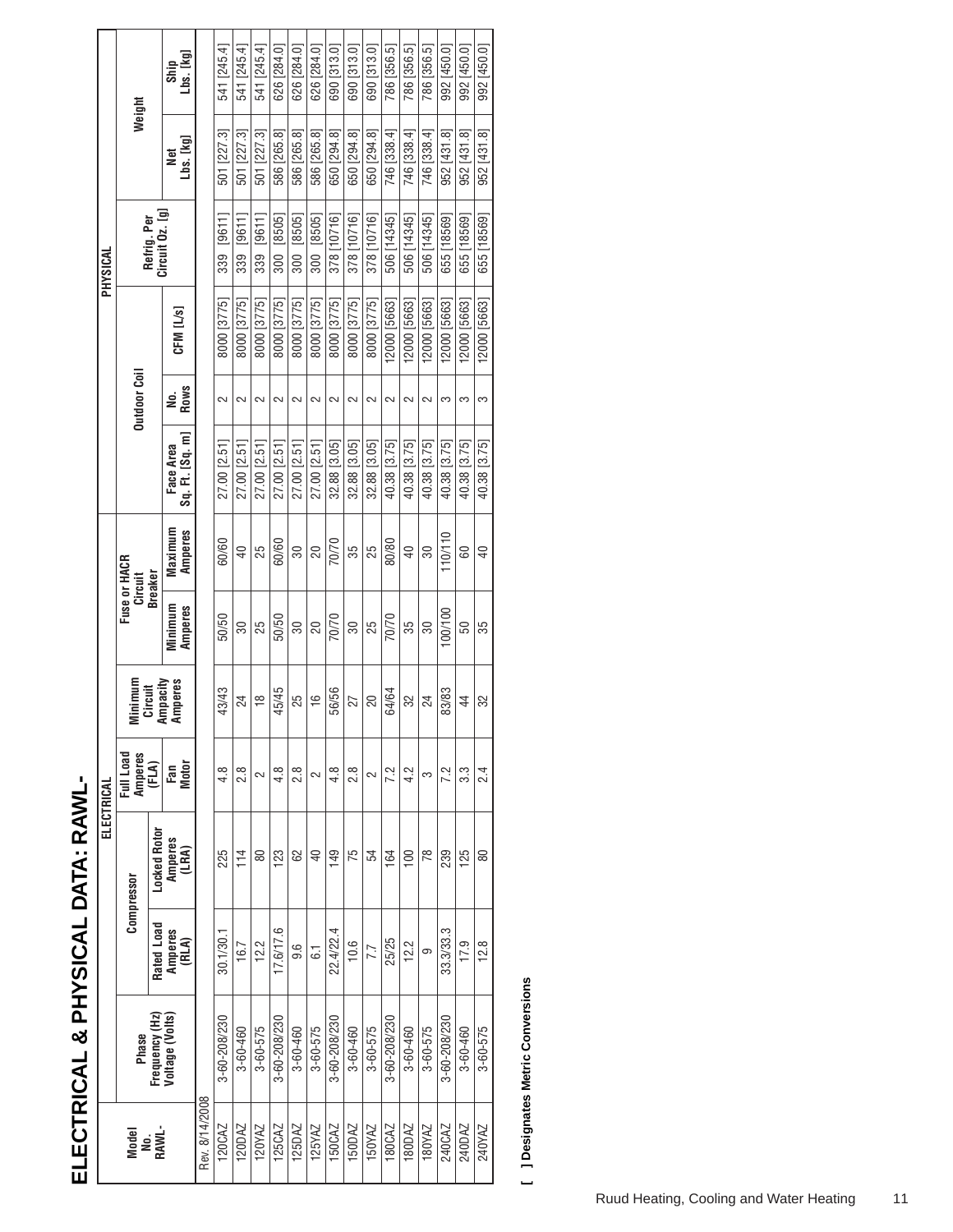# **WITH CONDENSING COOLING UNIT RAWL-120**

**COIL RHGL-120**

|                           | ENTERING INDOOR AIR @ 80°F [26.7°C] dbe $\odot$ |                                                                                                 |                     |                                                                                                                                                 |                |                                                               |                     |             |                                                       |               |                                                               |  |  |
|---------------------------|-------------------------------------------------|-------------------------------------------------------------------------------------------------|---------------------|-------------------------------------------------------------------------------------------------------------------------------------------------|----------------|---------------------------------------------------------------|---------------------|-------------|-------------------------------------------------------|---------------|---------------------------------------------------------------|--|--|
|                           |                                                 | wbE                                                                                             |                     | 71°F [21.7°C]                                                                                                                                   |                |                                                               | 67°F [19.4°C]       |             |                                                       | 63°F [17.2°C] |                                                               |  |  |
|                           |                                                 | CFM [L/s]                                                                                       | 4560 [2152]         | 3800 [1793]                                                                                                                                     | 3040 [1435]    | 4580 [2152]                                                   | 3800 [1793]         | 3040 [1435] | 4560 [2152]                                           | 3800 [1793]   | 3040 [1435]                                                   |  |  |
|                           |                                                 | DR <sub>10</sub>                                                                                | .05                 | .08                                                                                                                                             | .13            | .05                                                           | .08                 | .13         | .05                                                   | .08           | .13                                                           |  |  |
|                           | 75                                              | <b>Total BTUH [kW]  </b>                                                                        | 146.6 [42.96]       | 141.5 [41.47]                                                                                                                                   |                | 136.3 [39.95] 140.6 [41.21] 135.6 [39.74]                     |                     |             | 130.7 [38.30] 136.0 [39.86]                           |               | 131.2 [38.45]   126.4 [37.04]                                 |  |  |
|                           | [23.9]                                          | <b>Sens BTUH [kW]</b>                                                                           | 94.5 [27.70]        | 81.3 [23.83]                                                                                                                                    |                | 69.0 [20.22] 112.1 [32.85]                                    | 97.5 [28.57]        |             | 84.0 [24.62] 127.9 [37.48] 112.2 [32.88]              |               | 97.4 [28.55]                                                  |  |  |
| O                         |                                                 | <b>Power</b>                                                                                    | 7.7                 | 7.6                                                                                                                                             | 7.5            | 7.6                                                           | 7.5                 | 7.4         | 7.5                                                   | 7.4           | 7.3                                                           |  |  |
| U                         | 80                                              | <b>Total BTUH [kW]  </b>                                                                        | 143.1 [41.94]       |                                                                                                                                                 |                | 138.1 [40.47]   133.0 [38.98]   137.1 [40.18]   132.2 [38.74] |                     |             |                                                       |               | 127.4 [37.34]   132.5 [38.83]   127.8 [37.45]   123.2 [36.11] |  |  |
| D                         | [26.7]                                          | Sens BTUH [kW]                                                                                  | $92.6$ [27.14]      | 79.7 [23.36]                                                                                                                                    |                | 67.6 [19.81]   110.2 [32.30]                                  | $95.9$ [28.11]      |             | 82.6 [24.21]   126.1 [36.96]   110.6 [32.41]          |               | $96.1$ [28.16]                                                |  |  |
| O<br>O                    |                                                 | <b>Power</b>                                                                                    | 8.1                 | 8.0                                                                                                                                             | 7.8            | 8.0                                                           | 7.9                 | 7.7         | 7.9                                                   | 7.8           | 7.6                                                           |  |  |
| R                         | 85                                              | <b>Total BTUH [kW]</b>                                                                          | 139.5 [40.88]       | 134.6 [39.45]                                                                                                                                   |                | 129.7 [38.01] 133.5 [39.12]                                   | 128.8 [37.75]       |             | 124.1 [36.37] 128.9 [37.78] 124.4 [36.46]             |               | 119.9 [35.14]                                                 |  |  |
|                           | [29.4]                                          | Sens BTUH [kW]                                                                                  | $90.6$ [26.55]      | 78.0 [22.86]                                                                                                                                    |                | 66.3 [19.43] 108.2 [31.71]                                    | 94.3 [27.64]        |             | 81.2 [23.80] 124.1 [36.37] 109.0 [31.94]              |               | 94.7 [27.75]                                                  |  |  |
| D<br>R                    |                                                 | <b>Power</b>                                                                                    | 8.5                 | 8.3                                                                                                                                             | 8.2            | 8.4                                                           | 8.2                 | 8.1         | 8.3                                                   | 8.1           | 8.0                                                           |  |  |
| Υ                         | 90                                              | <b>Total BTUH [kW]</b>                                                                          | 135.9 [39.83]       |                                                                                                                                                 |                | 131.1 [38.42]   126.4 [37.04]   129.9 [38.07]                 | 125.3 [36.72]       |             |                                                       |               | 120.7 [35.37] 125.3 [36.72] 120.9 [35.43] 116.5 [34.14] 1     |  |  |
| B                         | [32.2]                                          | Sens BTUH [kW]                                                                                  | 88.9 [26.05]        | 76.5 [22.42]<br>8.7                                                                                                                             | 8.6            | 65.1 [19.08]   106.5 [31.21]                                  | 92.8 [27.20]        |             | 80.0 [23.45]   122.3 [35.84]   107.5 [31.51]          |               | 93.5 [27.40]                                                  |  |  |
| U                         |                                                 | <b>Power</b>                                                                                    | 8.9                 |                                                                                                                                                 |                | 8.8                                                           | 8.6                 | 8.5         | 8.7                                                   | 8.5           | 8.4                                                           |  |  |
| B                         | 95                                              | <b>Total BTUH [kW]</b>                                                                          | 132.2 [38.74]       |                                                                                                                                                 |                | 127.6 [37.40]   122.9 [36.02]   126.2 [36.99]   121.8 [35.70] |                     |             |                                                       |               | 117.3 [34.38]   121.6 [35.64]   117.3 [34.38]   113.1 [33.15] |  |  |
|                           | [35]                                            | Sens BTUH [kW]<br><b>Power</b>                                                                  | 87.0 [25.50]<br>9.3 | 75.0 [21.98]<br>9.2                                                                                                                             | 9 <sub>0</sub> | 63.7 [18.67]   104.6 [30.66]  <br>9.2                         | 91.3 [26.76]<br>9.1 | 8.9         | 78.7 [23.06]   120.5 [35.32]   105.9 [31.04]  <br>9.1 | 9.0           | $92.2$ [27.02]<br>8.8                                         |  |  |
|                           |                                                 | <b>Total BTUH [kW]</b>                                                                          |                     |                                                                                                                                                 |                |                                                               |                     |             |                                                       |               |                                                               |  |  |
| Ε<br>M                    | 100                                             | <b>Sens BTUH [kW]</b>                                                                           | 85.3 [25.00]        | 122.5 [37.66] 124.0 [36.34] 119.5 [35.02] 122.5 [35.90] 118.2 [34.64] 113.9 [33.38] 117.9 [34.55] 113.7 [33.32] 109.6 [32.12] 1<br>73.5 [21.54] |                | 62.6 [18.35] 102.9 [30.16]                                    | 89.8 [26.32]        |             | 77.5 [22.71]   117.9 [34.55]   104.4 [30.60]          |               | $90.9$ [26.64]                                                |  |  |
| P                         | [37.8]                                          | <b>Power</b>                                                                                    | 9.8                 | 9.6                                                                                                                                             | 9.4            | 9.7                                                           | 9.5                 | 9.3         | 9.6                                                   | 9.4           | 9.2                                                           |  |  |
| Е<br>R                    |                                                 | <b>Total BTUH [kW]</b>                                                                          | 124.7 [36.55]       |                                                                                                                                                 |                | 120.3 [35.26]   116.0 [34.00]   118.7 [34.79]   114.5 [33.56] |                     |             | 110.4 [32.36] 114.1 [33.44] 110.1 [32.27]             |               | 106.1 [31.09]                                                 |  |  |
|                           | 105                                             | Sens BTUH [kW]                                                                                  | 83.5 [24.47]        | 72.0 [21.10]                                                                                                                                    |                | 61.4 [17.99] 101.1 [29.63]                                    | 88.3 [25.88]        |             | 76.3 [22.36] 114.1 [33.44] 103.0 [30.19]              |               | 89.8 [26.32]                                                  |  |  |
| U                         | [40.6]                                          | <b>Power</b>                                                                                    | 10.2                | 10.1                                                                                                                                            | 9.9            | 10.1                                                          | 10.0                | 9.8         | 10.0                                                  | 9.9           | 9.7                                                           |  |  |
| R                         |                                                 | <b>Total BTUH [kW]</b>                                                                          | 120.9 [35.43]       |                                                                                                                                                 |                | 116.6 [34.17]   112.4 [32.94]   114.8 [33.64]   110.8 [32.47] |                     |             |                                                       |               | 106.8 [31.30] 110.3 [32.33] 106.4 [31.18] 102.5 [30.04]       |  |  |
| E                         | 110                                             | Sens BTUH [kW]                                                                                  | 81.8 [23.97]        | 70.5 [20.66]                                                                                                                                    | 60.1 [17.61]   | 99.3 [29.10]                                                  | 86.8 [25.44]        |             | 75.1 [22.01] 110.3 [32.33] 101.5 [29.75]              |               | 88.5 [25.94]                                                  |  |  |
| $\circ$ F                 | [43.3]                                          | <b>Power</b>                                                                                    | 10.7                | 10.5                                                                                                                                            | 10.4           | 10.6                                                          | 10.4                | 10.3        | 10.5                                                  | 10.3          | 10.2                                                          |  |  |
| $\lceil{^{\circ}C}\rceil$ |                                                 | Total BTUH [kW]   117.0 [34.29]   112.9 [33.09]   108.8 [31.89]   111.0 [32.53]   107.1 [31.39] |                     |                                                                                                                                                 |                |                                                               |                     |             | 103.2 [30.24] 106.4 [31.18] 102.7 [30.10]             |               | 98.9 [28.98]                                                  |  |  |
|                           | 115                                             | Sens BTUH [kW]                                                                                  | $80.0$ [23.45]      | $69.1$ [20.25]                                                                                                                                  | 58.9 [17.26]   | 97.7 [28.63]                                                  | 85.5 [25.06]        |             | 74.0 [21.69] 106.4 [31.18] 100.1 [29.34]              |               | 87.3 [25.59]                                                  |  |  |
|                           | [46.1]                                          | <b>Power</b>                                                                                    | 11.3                | 11.1                                                                                                                                            | 10.9           | 11.1                                                          | 11.0                | 10.8        | 11.0                                                  | 10.9          | 10.7                                                          |  |  |

**WITH CONDENSING COOLING UNIT RAWL-120**

**COLL RCCL-D5013** 

|                                                         | ENTERING INDOOR AIR @ 80°F [26.7°C] dbe $\odot$ |                                                                   |                                         |                                                     |                                                                       |                                                                                                      |                                        |                                    |                                                                                       |                                        |                                        |
|---------------------------------------------------------|-------------------------------------------------|-------------------------------------------------------------------|-----------------------------------------|-----------------------------------------------------|-----------------------------------------------------------------------|------------------------------------------------------------------------------------------------------|----------------------------------------|------------------------------------|---------------------------------------------------------------------------------------|----------------------------------------|----------------------------------------|
|                                                         |                                                 | wbE                                                               |                                         | 71°F [21.7°C]                                       |                                                                       |                                                                                                      | 67°F [19.4°C]                          |                                    |                                                                                       | 63°F [17.2°C]                          |                                        |
|                                                         |                                                 | CFM [L/s]                                                         | 4560 [2152]                             | 3800 [1793]                                         | 3040 [1435]                                                           | 4560 [2152]                                                                                          | 3800 [1793]                            | 3040 [1435]                        | 4560 [2152]                                                                           | 3800 [1793]                            | 3040 [1435]                            |
|                                                         |                                                 | DR <sup>1</sup>                                                   | .05                                     | .09                                                 | .14                                                                   | .05                                                                                                  | .09                                    | .14                                | .05                                                                                   | .09                                    | .14                                    |
| O                                                       | 75<br>[23.9]                                    | <b>Total BTUH [kW]  </b><br><b>Sens BTUH [kW]</b><br><b>Power</b> | 147.6 [43.26]<br>94.5 [27.70]<br>7.8    | 81.2 [23.80]<br>7.7                                 | 7.6                                                                   | 142.4 [41.73]   137.3 [40.24]   141.6 [41.50]   136.6 [40.03]<br>69.0 [20.22] 112.1 [32.85]<br>7.7   | 97.5 [28.57]<br>7.6                    | 7.5                                | 131.6 [38.57] 137.0 [40.15]<br>83.9 [24.59] 127.9 [37.48]  <br>7.6                    | 132.2 [38.74]<br>112.2 [32.88]<br>7.5  | 127.4 [37.34]<br>97.4 [28.55]<br>7.4   |
| U<br>T<br>D<br>$\circ$                                  | 80<br>[26.7]                                    | <b>Total BTUH [kW]</b><br><b>Sens BTUH [kW]</b><br><b>Power</b>   | 144.1 [42.23]<br>$92.6$ [27.14]<br>8.2  | 79.6 [23.33]<br>8.1                                 | 7.9                                                                   | 139.0 [40.74]   134.0 [39.27]   138.1 [40.47]  <br>67.6 [19.81] 110.2 [32.30]<br>8.1                 | 133.2 [39.04]<br>$95.9$ [28.11]<br>8.0 | 7.8                                | 128.4 [37.63] 133.5 [39.12]<br>82.6 [24.21] 126.1 [36.96]<br>8.0                      | 128.8 [37.75]<br>110.6 [32.41]<br>7.9  | 124.1 [36.37]<br>96.0 [28.13]<br>77    |
| O<br>R<br>D                                             | 85<br>[29.4]                                    | Total BTUH [kW]<br><b>Sens BTUH [kW]</b><br><b>Power</b>          | 140.5 [41.18]<br>90.6 [26.55]<br>8.6    | 78.0 [22.86]<br>8.4                                 | 135.6 [39.74]   130.7 [38.30]  <br>8.3                                | 134.5 [39.42]<br>66.3 [19.43] 108.2 [31.71]<br>8.5                                                   | 129.8 [38.04]<br>94.3 [27.64]<br>8.3   | 8.2                                | 125.1 [36.66] 129.9 [38.07]<br>81.2 [23.80] 124.1 [36.37]<br>8.4                      | 125.4 [36.75]<br>109.0 [31.94]<br>8.2  | 120.8 [35.40]<br>94.7 [27.75]<br>8.1   |
| R<br>Y<br>B<br>U                                        | 90<br>[32.2]                                    | <b>Total BTUH [kW]</b><br><b>Sens BTUH [kW]</b><br><b>Power</b>   | 136.9 [40.12]<br>88.9 [26.05]<br>9.0    | 132.1 [38.71]<br>76.5 [22.42]<br>8.8                | 8.7                                                                   | 127.3 [37.31]   130.9 [38.36]  <br>65.0 [19.05] 106.5 [31.21]<br>8.9                                 | 126.3 [37.01]<br>$92.8$ [27.20]<br>8.7 | 121.7 [35.67] 126.3 [37.01]<br>8.6 | 80.0 [23.45]   122.3 [35.84]   107.5 [31.51]  <br>8.8                                 | 121.9 [35.73]<br>8.6                   | 117.4 [34.41]<br>93.4 [27.37]<br>8.5   |
| B<br>Т                                                  | 95<br>$[35]$                                    | <b>Total BTUH [kW]</b><br><b>Sens BTUH [kW]</b><br><b>Power</b>   | 133.2 [39.04]<br>87.0 [25.50]<br>9.4    | 75.0 [21.98]<br>9.3                                 | 9.1                                                                   | 128.6 [37.69]   123.9 [36.31]   127.2 [37.28]  <br>63.7 [18.67] 104.6 [30.66]<br>9.3                 | 122.7 [35.96]<br>91.2 [26.73]<br>9.1   | 9.0                                | 118.3 [34.67] 122.6 [35.93]<br>78.7 [23.06]   120.5 [35.32]  <br>9.2                  | 118.3 [34.67]<br>105.9 [31.04]<br>9.0  | 114.0 [33.41]<br>92.1 [26.99]<br>8.9   |
| $\frac{E}{M}$<br>P                                      | 100<br>[37.8]                                   | <b>Total BTUH [kW]</b><br><b>Sens BTUH [kW]</b><br><b>Power</b>   | 129.5 [37.95]<br>85.3 [25.00]<br>9.9    | 73.5 [21.54]<br>9.7                                 | 9.5                                                                   | 125.0 [36.63]   120.4 [35.29]   123.5 [36.19]   119.1 [34.90]  <br>62.5 [18.32] 102.9 [30.16]<br>9.8 | 89.7 [26.29]<br>9.6                    | 9.4                                | 114.8 [33.64] 118.9 [34.85]<br>77.4 [22.68] 118.7 [34.79]<br>9.7                      | 114.7 [33.62]<br>104.4 [30.60]<br>9.5  | 110.6 [32.41]<br>$90.9$ [26.64]<br>9.3 |
| Ε<br>$\mathsf{R}$<br>A<br>T<br>U<br>R<br>E<br>$\circ$ F | 105<br>[40.6]                                   | <b>Total BTUH [kW]</b><br><b>Sens BTUH [kW]</b><br>Power          | 125.7 [36.84]<br>83.5 [24.47]<br>10.3   | 121.3 [35.55]<br>72.0 [21.10]<br>10.2               | 116.9 [34.26]<br>10.0                                                 | 119.7 [35.08]<br>61.3 [17.97] 101.1 [29.63]<br>10.2                                                  | 115.5 [33.85]<br>88.3 [25.88]<br>10.1  | 9.9                                | 111.3 [32.62] 115.1 [33.73]<br>76.3 [22.36]   115.1 [33.73]   103.0 [30.19]  <br>10.1 | 111.1 [32.56]<br>10.0                  | 107.0 [31.36]<br>89.7 [26.29]<br>9.8   |
|                                                         | 110<br>[43.3]                                   | <b>Total BTUH [kW]</b><br><b>Sens BTUH [kW]</b><br><b>Power</b>   | 121.9 [35.73]<br>81.8 [23.97]<br>10.8   | 117.6 [34.47] 113.3 [33.20]<br>70.5 [20.66]<br>10.6 | 60.0 [17.58]<br>10.5                                                  | 115.9 [33.97]<br>99.4 [29.13]<br>10.7                                                                | 111.8 [32.77]<br>86.8 [25.44]<br>10.5  | 10.4                               | 107.7 [31.56] 111.3 [32.62]<br>75.0 [21.98] 111.3 [32.62]<br>10.6                     | 107.4 [31.48]<br>101.5 [29.75]<br>10.4 | 103.5 [30.33]<br>88.5 [25.94]<br>10.3  |
| $\lceil$ °C]                                            | 115<br>[46.1]                                   | <b>Total BTUH [kW]</b><br>Sens BTUH [kW]<br><b>Power</b>          | 118.0 [34.58]<br>$80.0$ [23.45]<br>11.4 | $69.1$ [20.25]<br>11.2                              | 113.9 [33.38]   109.7 [32.15]   112.0 [32.82]<br>58.8 [17.23]<br>11.0 | 97.7 [28.63]<br>11.2                                                                                 | 108.0 [31.65]<br>85.4 [25.03]<br>11.1  | 10.9                               | 104.1 [30.51] 107.4 [31.48]<br>73.9 [21.66] 107.4 [31.48]   100.0 [29.31]  <br>11.1   | 103.6 [30.36]<br>11.0                  | 99.9 [29.28]<br>87.3 [25.59]<br>10.8   |

DR —Depression ratio

Total —Total capacity x 1000 BTUH Sens —Sensible capacity x 1000 BTUH

dbE —Entering air dry bulb wbE—Entering air wet bulb Power—KW input **NOTES:** ➀ When the entering air dry bulb is other than 80°F [27°C], adjust the sensible capacity

from the table by adding [1.10 x CFM x (1 – DR) x (dbE – 80)]. ➁ Data includes 25 feet [7.62 m] of recommended suction/liquid lines.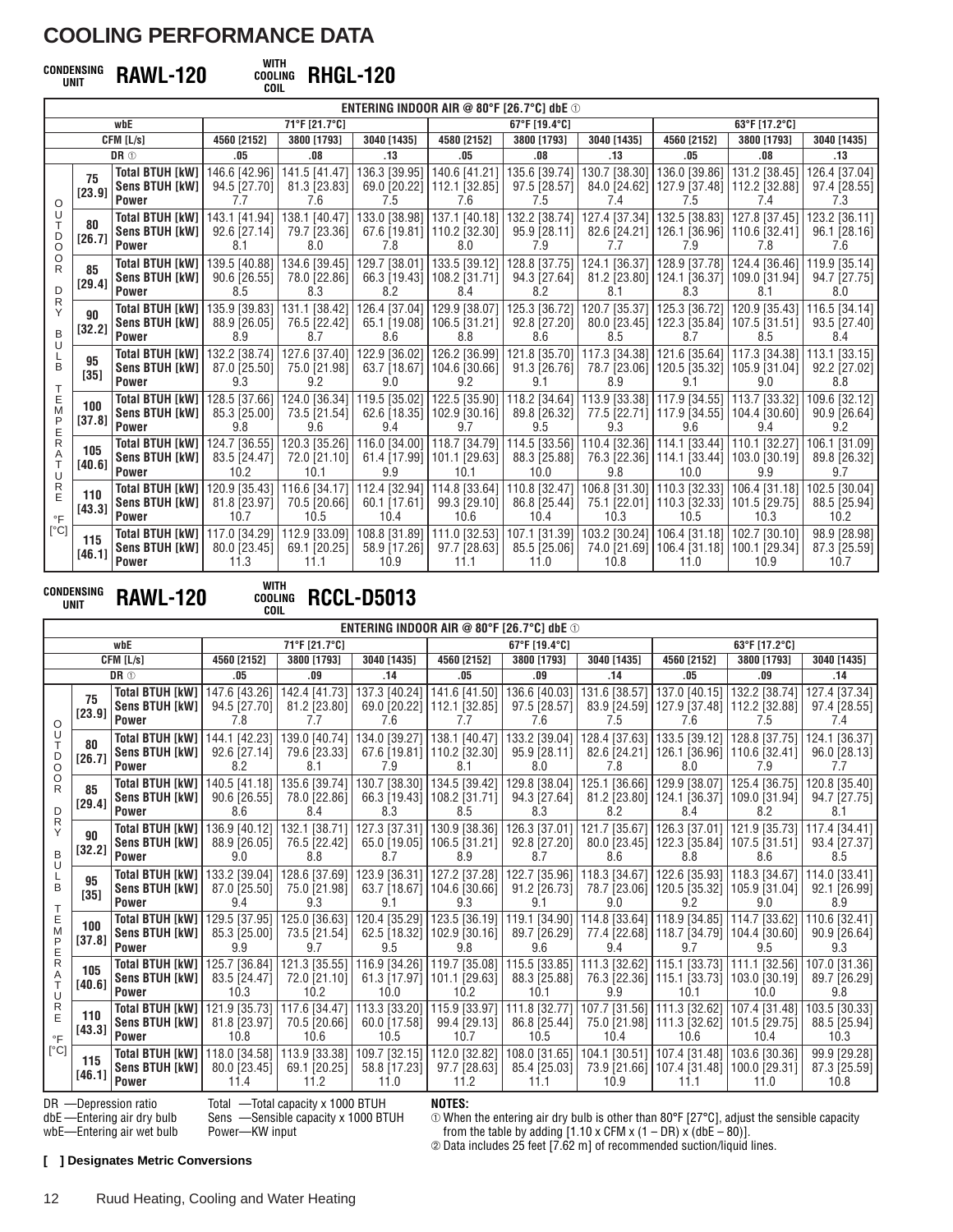# **WITH CONDENSING AIR UNIT RAWL-125**

**HANDLER RHGL-120**

|                     | ENTERING INDOOR AIR @ 80°F [26.7°C] dbe $\odot$ |                                                                            |                                      |                                       |                                                        |                                                                    |                                        |                                                                        |                                                  |                                                                                              |                                         |
|---------------------|-------------------------------------------------|----------------------------------------------------------------------------|--------------------------------------|---------------------------------------|--------------------------------------------------------|--------------------------------------------------------------------|----------------------------------------|------------------------------------------------------------------------|--------------------------------------------------|----------------------------------------------------------------------------------------------|-----------------------------------------|
|                     |                                                 | wbE                                                                        |                                      | 71°F [21.7°C]                         |                                                        |                                                                    | 67°F [19.4°C]                          |                                                                        |                                                  | 63°F [17.2°C]                                                                                |                                         |
|                     |                                                 | CFM [L/s]                                                                  | 4560 [2152]                          | 3800 [1793]                           | 3040 [1435]                                            | 4560 [2152]                                                        | 3800 [1793]                            | 3040 [1435]                                                            | 4560 [2152]                                      | 3800 [1793]                                                                                  | 3040 [1435]                             |
|                     |                                                 | DR <sub>1</sub>                                                            | .03                                  | .07                                   | .11                                                    | .03                                                                | .07                                    | .11                                                                    | .03                                              | .07                                                                                          | .11                                     |
| O                   | 75<br>[23.9]                                    | Total BTUH [kW]  <br>Sens BTUH [kW]<br><b>Power</b>                        | 145.7 [42.70]<br>95.2 [27.90]<br>7.4 | 140.6 [41.21]<br>82.0 [24.03]<br>7.3  | 7.2                                                    | 135.5 [39.71] 140.4 [41.15]<br>69.7 [20.43] 112.8 [33.06]<br>7.4   | 98.3 [28.81]<br>7.2                    | 135.5 [39.71] 130.5 [38.25] 139.2 [40.80]<br>7.1                       | 7.3                                              | 134.3 [39.36]<br>84.6 [24.79] 131.3 [38.48]   115.2 [33.76]  <br>7.2                         | 129.5 [37.95]<br>100.1 [29.34]<br>7.1   |
| U<br>D<br>O         | 80<br>[26.7]                                    | Total BTUH [kW]   141.6 [41.50]<br><b>Sens BTUH [kW]  </b><br><b>Power</b> | 93.2 [27.31]<br>7.8                  | 136.6 [40.03]<br>80.2 [23.50]<br>7.7  | 7.6                                                    | 131.6 [38.57] 136.3 [39.95]<br>68.2 [19.99] 110.6 [32.41]<br>7.8   | 96.4 [28.25]<br>7.6                    | 131.5 [38.54]   126.7 [37.13]   135.1 [39.59]   130.4 [38.22]<br>7.5   | 7.7                                              | 83.1 [24.35] 129.2 [37.86] 113.5 [33.26]<br>7.6                                              | 125.6 [36.81]<br>98.6 [28.90]<br>74     |
| O<br>R<br>D         | 85<br>[29.4]                                    | Total BTUH [kW]   137.6 [40.33]<br>Sens BTUH [kW]<br><b>Power</b>          | 91.1 [26.70]<br>8.3                  | 132.8 [38.92]<br>78.5 [23.01]<br>8.1  | 8.0                                                    | 128.0 [37.51] 132.4 [38.80]<br>66.8 [19.58]   108.7 [31.86]<br>8.2 | 127.7 [37.43]<br>$94.7$ [27.75]<br>8.0 | 7.9                                                                    | 8.1                                              | 123.1 [36.08] 131.2 [38.45] 126.6 [37.10]<br>81.7 [23.94] 127.3 [37.31] 111.8 [32.77]<br>8.0 | 122.0 [35.75]<br>97.2 [28.49]<br>7.8    |
| R<br>B<br>U         | 90<br>$[32.2]$                                  | Total BTUH [kW]<br>Sens BTUH [kW]<br><b>Power</b>                          | 133.9 [39.24]<br>89.2 [26.14]<br>8.7 | 129.2 [37.86]<br>76.9 [22.54]<br>8.6  | 8.4                                                    | 124.5 [36.49] 128.7 [37.72]<br>65.5 [19.20] 106.9 [31.33]<br>8.6   | 124.1 [36.37]<br>93.2 [27.31]<br>8.5   | 8.3                                                                    | 119.6 [35.05] 127.5 [37.37] 123.0 [36.05]<br>8.6 | 80.4 [23.56] 125.4 [36.75] 110.2 [32.30]<br>8.4                                              | 118.5 [34.73]<br>95.8 [28.08]<br>8.3    |
| B<br>т              | 95<br>$[35]$                                    | Total BTUH [kW]   130.4 [38.22]<br>Sens BTUH [kW]<br><b>Power</b>          | 87.6 [25.67]<br>9.2                  | 125.9 [36.90]<br>75.6 [22.16]<br>9.0  | 8.9                                                    | 121.3 [35.55] 125.1 [36.66]<br>64.4 [18.87] 105.1 [30.80]<br>9.1   | $91.8$ [26.90]<br>9.0                  | 120.8 [35.40]   116.4 [34.11]   124.0 [36.34]   119.6 [35.05]<br>8.8   | 9.1                                              | 79.2 [23.21] 123.7 [36.25] 108.7 [31.86]<br>8.9                                              | 115.3 [33.79]<br>94.7 [27.75]<br>8.7    |
| Ε<br>M<br>P<br>Ε    | 100<br>[37.8]                                   | Total BTUH [kW]   127.1 [37.25]<br><b>Sens BTUH [kW]</b><br>Power          | 85.9 [25.17]<br>9.7                  | 74.2 [21.75]<br>9.5                   | 122.7 [35.96]   118.2 [34.64]   121.9 [35.73]  <br>9.3 | 63.2 [18.52] 103.6 [30.36]<br>9.6                                  | $90.5$ [26.52]<br>9.5                  | 117.6 [34.47]   113.3 [33.20]   120.7 [35.37]   116.4 [34.11]  <br>9.3 | 9.6                                              | 78.2 [22.92] 120.7 [35.37] 107.4 [31.48]<br>9.4                                              | 112.2 [32.88]<br>93.6 [27.43]<br>9.2    |
| R<br>Α<br>U         | 105<br>[40.6]                                   | Total BTUH [kW1 124.1 [36.37]<br><b>Sens BTUH [kW]  </b><br>Power          | 84.6 [24.79]<br>10.2                 | 119.7 [35.08]<br>73.0 [21.39]<br>10.0 | 9.9                                                    | 115.3 [33.79] 118.8 [34.82]<br>62.2 [18.23] 102.2 [29.95]<br>10.2  | 89.3 [26.17]<br>10.0                   | 114.6 [33.59]   110.4 [32.36]   117.6 [34.47]   113.5 [33.26]<br>9.8   | 10.1                                             | 77.2 [22.63] 117.6 [34.47] 106.3 [31.15]<br>9.9                                              | 109.3 [32.03]<br>$92.6$ [27.14]<br>9.7  |
| R<br>F<br>$\circ$ F | 110<br>[43.3]                                   | Total BTUH [kW]   121.2 [35.52]<br>Sens BTUH [kW]<br>Power                 | 83.4 [24.44]<br>10.8                 | 72.0 [21.10]<br>10.6                  | 116.9 [34.26] 112.7 [33.03] 115.9 [33.97]<br>10.4      | 61.5 [18.02] 100.9 [29.57]<br>10.7                                 | 88.2 [25.85]<br>10.5                   | 111.8 [32.77]   107.8 [31.59]   114.7 [33.62]   110.7 [32.44]<br>10.3  | 10.6                                             | 76.3 [22.36] 114.7 [33.62] 105.2 [30.83]<br>10.5                                             | 106.7 [31.27]<br>$91.8$ [26.90]<br>10.3 |
| [°C]                | 115<br>[46.1]                                   | <b>Total BTUH [kW]   118.5 [34.73]</b><br>Sens BTUH [kW]<br><b>Power</b>   | 82.2 [24.09]<br>11.4                 | 114.3 [33.50]<br>71.0 [20.81]<br>11.2 | $60.7$ [17.79]<br>11.0                                 | 110.2 [32.30] 113.2 [33.18]<br>99.7 [29.22]<br>11.3                | $87.2$ [25.56]<br>11.1                 | 109.2 [32.00]   105.3 [30.86]   112.0 [32.82]<br>10.9                  | 11.2                                             | 108.1 [31.68]<br>75.5 [22.13] 112.0 [32.82] 104.3 [30.57]<br>11.0                            | 104.2 [30.54]<br>91.0 [26.67]<br>10.8   |

**WITH CONDENSING AIR UNIT RAWL-125 HANDLER**

# **RCCL-D5013**

|                              | ENTERING INDOOR AIR @ 80°F [26.7°C] dbe $\odot$ |                                                                   |                                       |                                                         |                                                     |                                                                   |                                           |             |                                                                    |                                                                                      |                                             |
|------------------------------|-------------------------------------------------|-------------------------------------------------------------------|---------------------------------------|---------------------------------------------------------|-----------------------------------------------------|-------------------------------------------------------------------|-------------------------------------------|-------------|--------------------------------------------------------------------|--------------------------------------------------------------------------------------|---------------------------------------------|
|                              |                                                 | wbE                                                               |                                       | 71°F [21.7°C]                                           |                                                     |                                                                   | 67°F [19.4°C]                             |             |                                                                    | 63°F [17.2°C]                                                                        |                                             |
|                              |                                                 | CFM [L/s]                                                         | 4560 [2152]                           | 3800 [1793]                                             | 3040 [1435]                                         | 4560 [2152]                                                       | 3800 [1793]                               | 3040 [1435] | 4560 [2152]                                                        | 3800 [1793]                                                                          | 3040 [1435]                                 |
|                              |                                                 | DR <sub>①</sub>                                                   | .07                                   | .11                                                     | .16                                                 | .11                                                               | .11                                       | .16         | .07                                                                | .11                                                                                  | .16                                         |
|                              | 75<br>[23.9]                                    | <b>Total BTUH [kW]</b><br><b>Sens BTUH [kW]</b>                   | 145.7 [42.70]<br>93.0 [27.26]         | 140.5 [41.18]<br>79.9 [23.42]                           |                                                     | 135.4 [39.68] 140.4 [41.15]<br>67.8 [19.87] 110.6 [32.41]         | 135.4 [39.68]<br>96.2 [28.19]             |             | 130.5 [38.25] 139.2 [40.80]<br>82.8 [24.27] 129.1 [37.84]          | 113.2 [33.18]                                                                        | 134.3 [39.36] 129.4 [37.92]<br>98.2 [28.78] |
| O                            |                                                 | Power                                                             | 7.4                                   | 7.3                                                     | 7.2                                                 | 7.4                                                               | 7.2                                       | 7.1         | 7.3                                                                | 7.2                                                                                  | 7.1                                         |
| U<br>D<br>$\circ$            | 80<br>[26.7]                                    | <b>Total BTUH [kW]</b><br><b>Sens BTUH [kW]</b><br><b>Power</b>   | 141.5 [41.47]<br>90.9 [26.64]<br>7.8  | 136.6 [40.03]<br>78.2 [22.92]<br>77                     | 7.6                                                 | 131.6 [38.57] 136.2 [39.92]<br>66.4 [19.46] 108.3 [31.74]<br>7.8  | 131.5 [38.54]<br>94.4 [27.67]<br>7.6      | 7.5         | 126.7 [37.13] 135.1 [39.59]<br>81.2 [23.80] 127.0 [37.22]  <br>7.7 | 130.3 [38.19]<br>111.4 [32.65]<br>7.6                                                | 125.6 [36.81]<br>96.7 [28.34]<br>7.4        |
| O<br>R<br>D                  | 85<br>[29.4]                                    | <b>Total BTUH [kW]</b><br><b>Sens BTUH [kW]</b><br><b>Power</b>   | 137.6 [40.33]<br>88.9 [26.05]<br>8.3  | 132.8 [38.92]<br>76.5 [22.42]<br>8.1                    | 8.0                                                 | 128.0 [37.51] 132.3 [38.77]<br>65.0 [19.05] 106.4 [31.18]<br>8.2  | 127.7 [37.43]<br>92.7 [27.17]<br>8.1      | 7.9         | 123.0 [36.05] 131.2 [38.45]<br>79.8 [23.39] 125.1 [36.66]<br>8.1   | 126.6 [37.10]<br>109.8 [32.18]<br>8.0                                                | 122.0 [35.75]<br>95.4 [27.96]<br>7.9        |
| $R_{Y}$<br>B<br>U            | 90<br>[32.2]                                    | <b>Total BTUH [kW]</b><br><b>Sens BTUH [kW]</b><br>Power          | 133.9 [39.24]<br>87.0 [25.50]<br>8.7  | 129.2 [37.86]<br>74.9 [21.95]<br>8.6                    | 8.4                                                 | 124.5 [36.49] 128.6 [37.69]<br>63.6 [18.64] [104.6 [30.66]<br>8.7 | 124.1 [36.37]<br>$91.2$ [26.73]<br>8.5    | 8.3         | 119.6 [35.05] 127.5 [37.37]<br>8.6                                 | 123.0 [36.05]<br>78.6 [23.04]   123.2 [36.11]   108.2 [31.71]  <br>8.4               | 118.5 [34.73]<br>$94.0$ [27.55]<br>8.3      |
| B<br>Т                       | 95<br>$[35]$                                    | <b>Total BTUH [kW]</b><br><b>Sens BTUH [kW]</b><br><b>Power</b>   | 130.4 [38.22]<br>85.4 [25.03]<br>9.2  | 125.8 [36.87]<br>73.5 [21.54]<br>9.0                    | 8.9                                                 | 121.3 [35.55] 125.1 [36.66]<br>62.6 [18.35] 102.9 [30.16]<br>9.1  | 120.7 [35.37]<br>89.7 [26.29]<br>9.0      | 8.8         | 116.3 [34.08] 124.0 [36.34]<br>9.1                                 | 119.6 [35.05] 115.3 [33.79]<br>77.3 [22.65] 121.5 [35.61]   106.7 [31.27]<br>8.9     | $92.8$ [27.20]<br>8.8                       |
| Ε<br>M<br>P                  | 100<br>[37.8]                                   | <b>Total BTUH [kW]  </b><br><b>Sens BTUH [kW]</b><br><b>Power</b> | 83.7 [24.53]<br>9.7                   | 127.1 [37.25]   122.7 [35.96]  <br>72.2 [21.16]<br>9.5  | 118.2 [34.64] 121.8 [35.70]<br>9.4                  | 61.4 [17.99] 101.4 [29.72]<br>9.6                                 | 117.6 [34.47]<br>88.5 [25.94]<br>9.5      | 9.3         | 113.3 [33.20] 120.7 [35.37]<br>9.6                                 | 116.4 [34.11]   112.2 [32.88]<br>76.3 [22.36] 119.9 [35.14]   105.4 [30.89]  <br>9.4 | $91.8$ [26.90]<br>9.2                       |
| $\frac{E}{R}$<br>A<br>T<br>U | 105<br>[40.6]                                   | <b>Total BTUH [kW]</b><br><b>Sens BTUH [kW]</b><br><b>Power</b>   | 124.0 [36.34]<br>82.3 [24.12]<br>10.2 | 119.7 [35.08]<br>71.0 [20.81]<br>10.0                   | 115.3 [33.79] 118.7 [34.79]<br>60.4 [17.70]<br>9.9  | 99.9 [29.28]<br>10.2                                              | 114.6 [33.59]<br>$87.3$ [25.59]<br>10.0   | 9.8         | 110.4 [32.36] 117.6 [34.47]<br>10.1                                | 113.4 [33.23]<br>75.3 [22.07] 117.6 [34.47]   104.2 [30.54]  <br>9.9                 | 109.3 [32.03]<br>$90.8$ [26.61]<br>9.8      |
| R<br>E<br>$\circ$ F          | 110<br>[43.3]                                   | <b>Total BTUH [kW]</b><br><b>Sens BTUH [kW]</b><br>Power          | 81.1 [23.77]<br>10.8                  | 121.1 [35.49]   116.9 [34.26]  <br>70.0 [20.51]<br>10.6 | 112.6 [33.00] 115.9 [33.97]<br>59.6 [17.47]<br>10.4 | 98.7 [28.93]<br>10.7                                              | 111.8 $[32.77]$<br>$86.2$ [25.26]<br>10.5 | 10.3        | 107.7 [31.56] 114.7 [33.62]<br>10.7                                | 110.7 [32.44]<br>74.4 [21.80]   114.7 [33.62]   103.2 [30.24]  <br>10.5              | 106.6 [31.24]<br>89.9 [26.35]<br>10.3       |
| $\lceil{^{\circ}C}\rceil$    | 115<br>[46.1]                                   | <b>Total BTUH [kW]</b><br>Sens BTUH [kW]<br>Power                 | 80.0 [23.45]<br>11.4                  | 118.5 [34.73]   114.3 [33.50]  <br>69.0 [20.22]<br>11.2 | 110.2 [32.30] 113.2 [33.18]<br>58.8 [17.23]<br>11.0 | 97.5 [28.57]<br>11.3                                              | 85.2 [24.97]<br>11.1                      | 10.9        | 109.2 [32.00]   105.2 [30.83]   112.0 [32.82]  <br>11.2            | 108.1 [31.68]<br>73.6 [21.57] 112.0 [32.82] 102.3 [29.98]<br>11.0                    | 104.2 [30.54]<br>89.2 [26.14]<br>10.8       |

DR —Depression ratio dbE —Entering air dry bulb

wbE—Entering air wet bulb

Total —Total capacity x 1000 BTUH Sens —Sensible capacity x 1000 BTUH

Power—KW input

### **NOTES:**

➀ When the entering air dry bulb is other than 80°F [27°C], adjust the sensible capacity from the table by adding  $[1.10 \times \text{CFM} \times (1 - \text{DR}) \times (\text{dbE} - 80)].$ ➁ Data includes 25 feet [7.62 m] of recommended suction/liquid lines.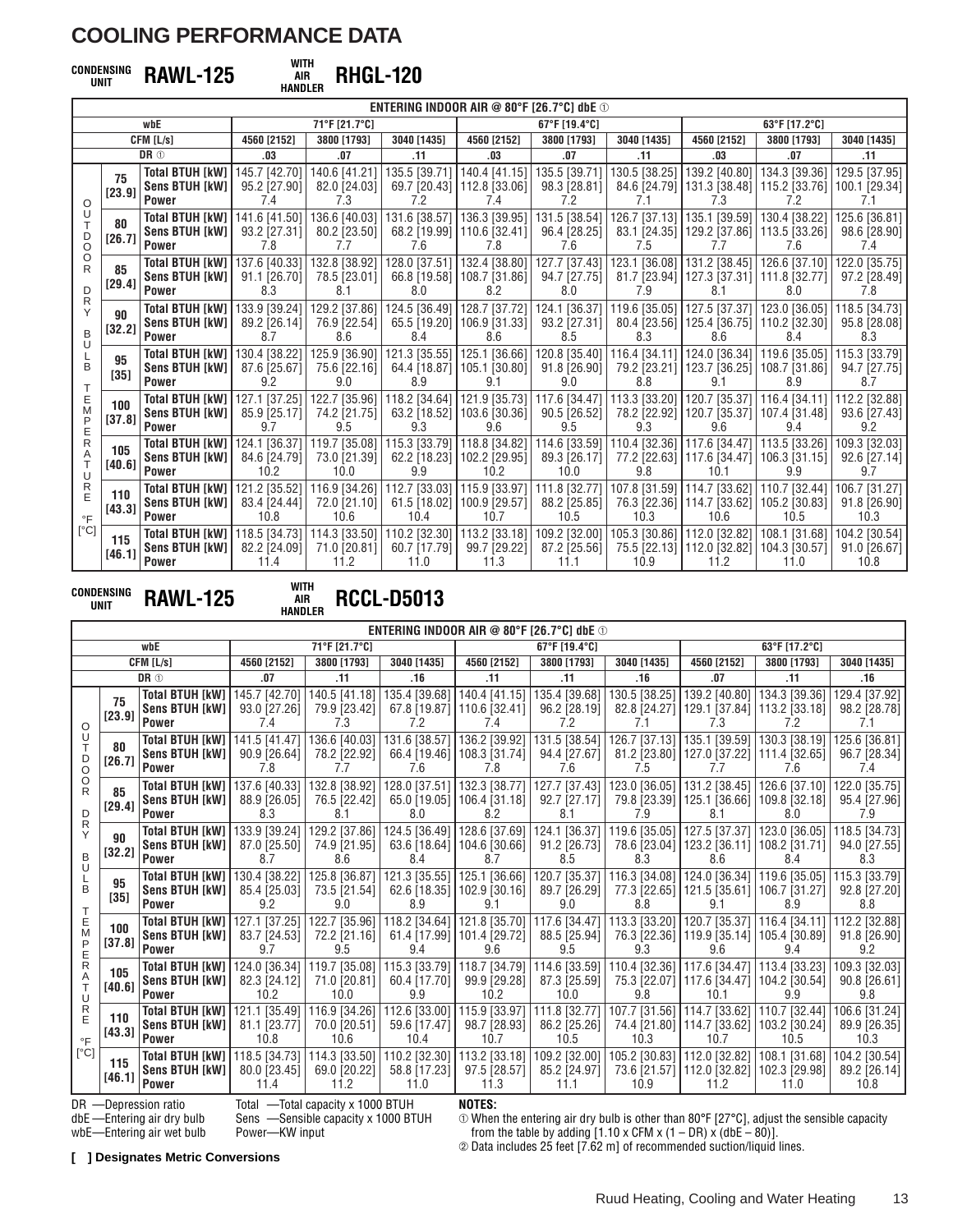# **WITH CONDENSING COOLING UNIT RAWL-150**

**COIL RHGL-180**

|                                      | ENTERING INDOOR AIR @ 80°F [26.7°C] dbe $\odot$ |                                                                 |                                      |                                       |                                     |                                        |                                      |                                      |                                      |                                      |                                      |
|--------------------------------------|-------------------------------------------------|-----------------------------------------------------------------|--------------------------------------|---------------------------------------|-------------------------------------|----------------------------------------|--------------------------------------|--------------------------------------|--------------------------------------|--------------------------------------|--------------------------------------|
|                                      |                                                 | wbE                                                             |                                      | 71°F [21.7°C]                         |                                     |                                        | 67°F [19.4°C]                        |                                      |                                      | 63°F [17.2°C]                        |                                      |
|                                      |                                                 | CFM [L/s]                                                       | 6000 [2832]                          | 5000 [2360]                           | 4000 [1888]                         | 6000 [2832]                            | 5000 [2360]                          | 4000 [1888]                          | 6000 [2832]                          | 5000 [2360]                          | 4000 [1888]                          |
|                                      |                                                 | DR <sub>10</sub>                                                | .06                                  | .01                                   | .14                                 | .06                                    | .01                                  | .14                                  | .06                                  | .01                                  | .14                                  |
|                                      | 75<br>[23.9]                                    | <b>Total BTUH [kW]</b><br>Sens BTUH [kW]                        | 159.8 [46.8]<br>108.4 [31.8]         | 154.2 [45.2]<br>93.5 [27.4]           | 148.6 [43.6]<br>79.7 [23.4]         | 164.1 [48.1]<br>135.8 [39.8]           | 158.3 [46.4]<br>118.4 [34.7]         | 152.6 [44.7]<br>102.2 [30.0]         | 157.5 [46.2]<br>151.0 [44.3]         | 152.0 [44.5]<br>132.6 [38.9]         | 146.5 [42.9]<br>115.2 [33.8]         |
| $\circ$                              |                                                 | <b>Power</b>                                                    | 10.5                                 | 10.3                                  | 10.1                                | 11.5                                   | 11.3                                 | 11.1                                 | 12.4                                 | 12.2                                 | 12.0                                 |
| U<br>Т<br>$_{\circ}^{\text{D}}$<br>O | 80<br>[26.7]                                    | <b>Total BTUH [kW]</b><br><b>Sens BTUH [kW]</b><br><b>Power</b> | 159.9 [46.9]<br>108.8 [31.9]<br>11.1 | 154.3 [45.2]<br>93.9 [27.5]<br>10.9   | 148.7 [43.6]<br>80.1 [23.5]<br>10.7 | 164.2 [48.1]<br>136.2 [39.9]<br>12.0   | 158.4 [46.4]<br>118.8 [34.8]<br>11.8 | 152.7 [44.8]<br>102.5 [30.0]<br>11.6 | 157.7 [46.2]<br>151.5 [44.4]<br>13.0 | 152.1 [44.6]<br>133.0 [39.0]<br>12.8 | 146.6 [43.0]<br>115.6 [33.9]<br>12.6 |
| R<br>D                               | 85<br>[29.4]                                    | <b>Total BTUH [kW]</b><br><b>Sens BTUH [kW]</b><br><b>Power</b> | 159.0 [46.6]<br>108.6 [31.8]<br>11.7 | 153.5 [45.0]<br>93.8 [27.5]<br>11.5   | 147.9 [43.3]<br>80.0 [23.5]<br>11.3 | 163.3 [47.9]<br>136.0 [39.9]<br>12.7   | 157.6 [46.2]<br>118.7 [34.8]<br>12.5 | 151.9 [44.5]<br>102.5 [30.0]<br>12.2 | 156.8 [46.0]<br>151.3 [44.4]<br>13.7 | 151.3 [44.3]<br>132.9 [39.0]<br>13.4 | 145.8 [42.7]<br>115.5 [33.9]<br>13.2 |
| R<br>Y<br>B<br>U                     | 90<br>[32.2]                                    | <b>Total BTUH [kW]</b><br>Sens BTUH [kW]<br><b>Power</b>        | 157.2 [46.1]<br>107.7 [31.6]<br>12.4 | 151.7 [44.5]<br>93.0 [27.3]<br>12.1   | 146.1 [42.8]<br>79.2 [23.2]<br>11.9 | 161.4 [47.3]<br>135.0 [39.6]<br>13.3   | 155.8 [45.7]<br>117.9 [34.6]<br>13.1 | 150.1 [44.0]<br>101.7 [29.8]<br>12.9 | 154.9 [45.4]<br>150.3 [44.1]<br>14.3 | 149.5 [43.8]<br>132.1 [38.7]<br>14.1 | 144.0 [42.2]<br>114.8 [33.7]<br>13.8 |
| B<br>Т                               | 95<br>[35]                                      | <b>Total BTUH [kW]</b><br>Sens BTUH [kW]<br><b>Power</b>        | 154.3 [45.2]<br>106.1 [31.1]<br>13.1 | 148.9 [43.6]<br>$91.6$ [26.9]<br>12.8 | 143.5 [42.1]<br>78.2 [22.9]<br>12.6 | 158.6 [46.5]<br>133.5 [39.1]<br>14.0   | 153.0 [44.8]<br>116.5 [34.2]<br>13.8 | 147.5 [43.2]<br>100.6 [29.5]<br>13.5 | 152.0 [44.5]<br>148.7 [43.6]<br>15.0 | 146.7 [43.0]<br>130.7 [38.3]<br>14.8 | 141.4 [41.4]<br>113.7 [33.3]<br>14.5 |
| Ε<br>M<br>P                          | 100<br>[37.8]                                   | <b>Total BTUH [kW]</b><br>Sens BTUH [kW]<br><b>Power</b>        | 150.5 [44.1]<br>103.8 [30.4]<br>13.8 | 145.2 [42.6]<br>89.6 [26.3]<br>13.5   | 139.9 [41.0]<br>76.4 [22.4]<br>13.3 | 154.7 [45.3]<br>131.1 [38.4]<br>14.8   | 149.3 [43.8]<br>114.5 [33.6]<br>14.5 | 143.9 [42.2]<br>98.9 [29.0]<br>14.3  | 148.2 [43.4]<br>146.4 [42.9]<br>15.7 | 143.0 [41.9]<br>128.7 [37.7]<br>15.5 | 137.8 [40.4]<br>112.0 [32.8]<br>15.2 |
| $\frac{E}{R}$<br>Α<br>T<br>U         | 105<br>[40.6]                                   | <b>Total BTUH [kW]</b><br>Sens BTUH [kW]<br><b>Power</b>        | 145.6 [42.7]<br>100.7 [29.5]<br>14.6 | 140.5 [41.2]<br>87.0 [25.5]<br>14.3   | 135.4 [39.7]<br>74.3 [21.8]<br>14.1 | 149.9 [43.9]<br>128.1 [37.6]<br>15.5   | 144.6 [42.4]<br>111.9 [32.8]<br>15.3 | 139.4 [40.9]<br>96.7 [28.3]<br>15.0  | 143.3 [42.0]<br>143.3 [42.0]<br>16.5 | 138.3 [40.5]<br>126.1 [37.0]<br>16.2 | 133.3 [39.1]<br>109.8 [32.2]<br>15.9 |
| $\mathsf{R}$<br>E<br>$\circ$ F       | 110<br>[43.3]                                   | <b>Total BTUH [kW]</b><br>Sens BTUH [kW]<br><b>Power</b>        | 139.8 [41.0]<br>97.1 [28.5]<br>15.4  | 134.9 [39.5]<br>83.9 [24.6]<br>15.1   | 130.0 [38.1]<br>71.6 [21.0]<br>14.8 | 144.1 [42.2]<br>124.4 [36.5]<br>16.4   | 139.0 [40.7]<br>108.7 [31.9]<br>16.1 | 133.9 [39.2]<br>93.9 [27.5]<br>15.8  | 137.5 [40.3]<br>137.5 [40.3]<br>17.3 | 132.7 [38.9]<br>123.0 [36.1]<br>17.0 | 127.9 [37.5]<br>107.2 [31.4]<br>16.7 |
| [°C]                                 | 115<br>[46.1]                                   | <b>Total BTUH [kW]</b><br>Sens BTUH [kW]<br><b>Power</b>        | 133.0 [39.0]<br>92.7 [27.2]<br>16.2  | 128.3 [37.6]<br>$80.1$ [23.5]<br>15.9 | 123.6 [36.2]<br>68.4 [20.1]<br>15.7 | 137.2 [40.2]<br>$119.9$ [35.1]<br>17.2 | 132.4 [38.8]<br>104.9 [30.8]<br>16.9 | 127.6 [37.4]<br>90.8 [26.6]<br>16.6  | 130.7 [38.3]<br>130.7 [38.3]<br>18.2 | 126.1 [37.0]<br>119.1 [34.9]<br>17.9 | 121.5 [35.6]<br>103.8 [30.4]<br>17.6 |

**WITH CONDENSING COOLING UNIT RAWL-180**

# **COIL RHGL-180**

|                                                                         | ENTERING INDOOR AIR @ 80°F [26.7°C] dbe $\odot$ |                                                                  |                                      |                                      |                                                  |                                        |                                      |                                      |                                        |                                      |                                      |
|-------------------------------------------------------------------------|-------------------------------------------------|------------------------------------------------------------------|--------------------------------------|--------------------------------------|--------------------------------------------------|----------------------------------------|--------------------------------------|--------------------------------------|----------------------------------------|--------------------------------------|--------------------------------------|
|                                                                         |                                                 | wbE                                                              |                                      | 71°F [21.7°C]                        |                                                  |                                        | 67°F [19.4°C]                        |                                      |                                        | 63°F [17.2°C]                        |                                      |
|                                                                         |                                                 | CFM [L/s]                                                        | 6120 [2888]                          | 5100 [2407]                          | 4080 [1926]                                      | 6120 [2888]                            | 5100 [2407]                          | 4080 [1926]                          | 6120 [2888]                            | 5100 [2407]                          | 4080 [1926]                          |
|                                                                         |                                                 | DR <sub>①</sub>                                                  | .01                                  | .07                                  | .14                                              | .01                                    | .07                                  | .14                                  | .01                                    | .07                                  | .14                                  |
| O<br>U                                                                  | 75<br>[23.9]                                    | <b>Total BTUH [kW]</b><br><b>Sens BTUH [kW]]</b><br><b>Power</b> | 238.4 [69.9]<br>148.4 [43.5]<br>15.8 | 230.0 [67.4]<br>127.3 [37.3]<br>15.6 | 221.6 [64.9]<br>107.8 [31.6]<br>15.3             | 217.6 [63.8]<br>164.2 [48.1]<br>14.5   | 210.0 [61.5]<br>142.6 [41.8]<br>14.2 | 202.4 [59.3]<br>122.4 [35.9]<br>14.0 | 210.9 [61.8]<br>180.8 [53.0]<br>13.1   | 203.5 [59.6]<br>158.0 [46.3]<br>12.9 | 196.1 [57.5]<br>136.5 [40.0]<br>12.6 |
| T<br>$\begin{array}{c} \mathsf{D} \\ \mathsf{O} \end{array}$            | 80<br>[26.7]                                    | <b>Total BTUH [kW]</b><br><b>Sens BTUH [kW]]</b><br><b>Power</b> | 232.3 [68.1]<br>145.6 [42.7]<br>16.4 | 224.1 [65.7]<br>125.0 [36.6]<br>16.1 | 216.0 [63.3]<br>106.0 [31.1]<br>15.9             | 211.5 [62.0]<br>161.5 [47.3]<br>15.0   | 204.1 [59.8]<br>140.3 [41.1]<br>14.8 | 196.7 [57.6]<br>120.5 [35.3]<br>14.5 | 204.8 [60.0]<br>178.1 [52.2]<br>13.7   | 197.6 [57.9]<br>155.7 [45.6]<br>13.4 | 190.4 [55.8]<br>134.6 [39.5]<br>13.2 |
| O<br>R<br>D                                                             | 85<br>[29.4]                                    | Total BTUH [kW]<br><b>Sens BTUH [kW]</b><br><b>Power</b>         | 226.4 [66.4]<br>142.9 [41.9]<br>17.0 | 218.5 [64.0]<br>122.8 [36.0]<br>16.7 | 210.5 [61.7]<br>104.1 [30.5]<br>16.4             | 205.7 [60.3]<br>158.8 [46.5]<br>15.7   | 198.5 [58.2]<br>138.0 [40.5]<br>15.4 | 191.2 [56.0]<br>118.5 [34.7]<br>15.1 | 198.9 [58.3]<br>175.3 [51.4]<br>14.3   | 192.0 [56.3]<br>153.4 [45.0]<br>14.0 | 185.0 [54.2]<br>132.7 [38.9]<br>13.8 |
| R<br>Y<br>B<br>U                                                        | 90<br>[32.2]                                    | <b>Total BTUH [kW]</b><br><b>Sens BTUH [kW]]</b><br><b>Power</b> | 220.8 [64.7]<br>140.1 [41.1]<br>17.7 | 213.0 [62.4]<br>120.3 [35.3]<br>17.4 | 205.3 [60.2]<br>102.1 [29.9]<br>17.1             | 200.0 [58.6]<br>155.9 [45.7]<br>16.3   | 193.0 [56.6]<br>135.6 [39.8]<br>16.0 | 186.0 [54.5]<br>116.6 [34.2]<br>15.7 | 193.3 [56.7]<br>172.5 [50.6]<br>14.9   | 186.5 [54.7]<br>151.0 [44.3]<br>14.7 | 179.7 [52.7]<br>130.7 [38.3]<br>14.4 |
| B<br>Τ                                                                  | 95<br>$[35]$                                    | Total BTUH [kW]<br>Sens BTUH [kW]<br><b>Power</b>                | 215.3 [63.1]<br>137.1 [40.2]<br>18.4 | 207.8 [60.9]<br>117.9 [34.6]<br>18.1 | 200.2 [58.7]<br>100.0 [29.3]<br>17.7             | 194.6 [57.0]<br>153.1 [44.9]<br>17.0   | 187.7 [55.0]<br>133.1 [39.0]<br>16.7 | 180.9 [53.0]<br>114.5 [33.6]<br>16.4 | 187.8 [55.0]<br>169.6 [49.7]<br>15.6   | 181.2 [53.1]<br>148.5 [43.5]<br>15.4 | 174.7 [51.2]<br>128.7 [37.7]<br>15.1 |
| Ε<br>M<br>P                                                             | 100<br>[37.8]                                   | <b>Total BTUH [kW]</b><br><b>Sens BTUH [kW]]</b><br><b>Power</b> | 210.1 [61.6]<br>134.2 [39.3]<br>19.1 | 202.7 [59.4]<br>115.3 [33.8]<br>18.8 | 195.3 [57.2]<br>97.8 [28.7]<br>18.4              | 189.3 [55.5]<br>150.0 [44.0]<br>17.7   | 182.7 [53.5]<br>130.6 [38.3]<br>17.4 | 176.1 [51.6]<br>112.4 [33.0]<br>17.1 | 182.6 [53.5]<br>166.5 [48.8]<br>16.4   | 176.2 [51.6]<br>145.9 [42.8]<br>16.1 | 169.8 [49.8]<br>126.5 [37.1]<br>15.8 |
| $\mathop{\mathsf{E}}_\mathsf{R}$<br>Α<br>T<br>U<br>$R_{E}$<br>$\circ$ F | 105<br>[40.6]                                   | Total BTUH [kW]<br>Sens BTUH [kW]<br><b>Power</b>                | 205.1 [60.1]<br>131.1 [38.4]<br>19.9 | 197.9 [58.0]<br>112.7 [33.0]<br>19.5 | $\overline{190.7}$ [55.9]<br>95.7 [28.1]<br>19.2 | $184.3$ [54.0]<br>146.9 [43.1]<br>18.5 | 177.9 [52.1]<br>128.0 [37.5]<br>18.2 | 171.4 [50.2]<br>110.2 [32.3]<br>17.9 | $177.6$ [52.0]<br>163.5 [47.9]<br>17.1 | 171.4 [50.2]<br>143.3 [42.0]<br>16.8 | 165.1 [48.4]<br>124.2 [36.4]<br>16.5 |
|                                                                         | 110<br>[43.3]                                   | <b>Total BTUH [kW]</b><br>Sens BTUH [kW]<br><b>Power</b>         | 200.3 [58.7]<br>127.9 [37.5]<br>20.7 | 193.3 [56.7]<br>110.0 [32.2]<br>20.3 | 186.2 [54.6]<br>93.3 [27.4]<br>20.0              | 179.5 [52.6]<br>143.8 [42.2]<br>19.3   | 173.2 [50.8]<br>125.2 [36.7]<br>19.0 | 166.9 [48.9]<br>107.8 [31.6]<br>18.6 | 172.8 [50.6]<br>160.4 [47.0]<br>17.9   | 166.7 [48.9]<br>140.6 [41.2]<br>17.6 | 160.7 [47.1]<br>122.0 [35.8]<br>17.3 |
| $\lceil$ <sup>o</sup> Cl                                                | 115<br>[46.1]                                   | <b>Total BTUH [kW]</b><br>Sens BTUH [kW]<br><b>Power</b>         | 195.7 [57.4]<br>124.6 [36.5]<br>21.5 | 188.8 [55.3]<br>107.1 [31.4]<br>21.1 | 182.0 [53.3]<br>90.9 [26.7]<br>20.8              | 175.0 [51.3]<br>140.6 [41.2]<br>20.1   | 168.8 [49.5]<br>122.4 [35.9]<br>19.8 | 162.7 [47.7]<br>105.4 [30.9]<br>19.4 | 168.2 [49.3]<br>157.1 [46.1]<br>18.8   | 162.3 [47.6]<br>137.8 [40.4]<br>18.4 | 156.4 [45.8]<br>119.6 [35.1]<br>18.1 |

DR —Depression ratio dbE —Entering air dry bulb Total —Total capacity x 1000 BTUH Sens —Sensible capacity x 1000 BTUH

wbE—Entering air wet bulb Power—KW input **NOTES:**

➀ When the entering air dry bulb is other than 80°F [27°C], adjust the sensible capacity from the table by adding [1.10 x CFM x (1 – DR) x (dbE – 80)]. ➁ Data includes 25 feet [7.62 m] of recommended suction/liquid lines.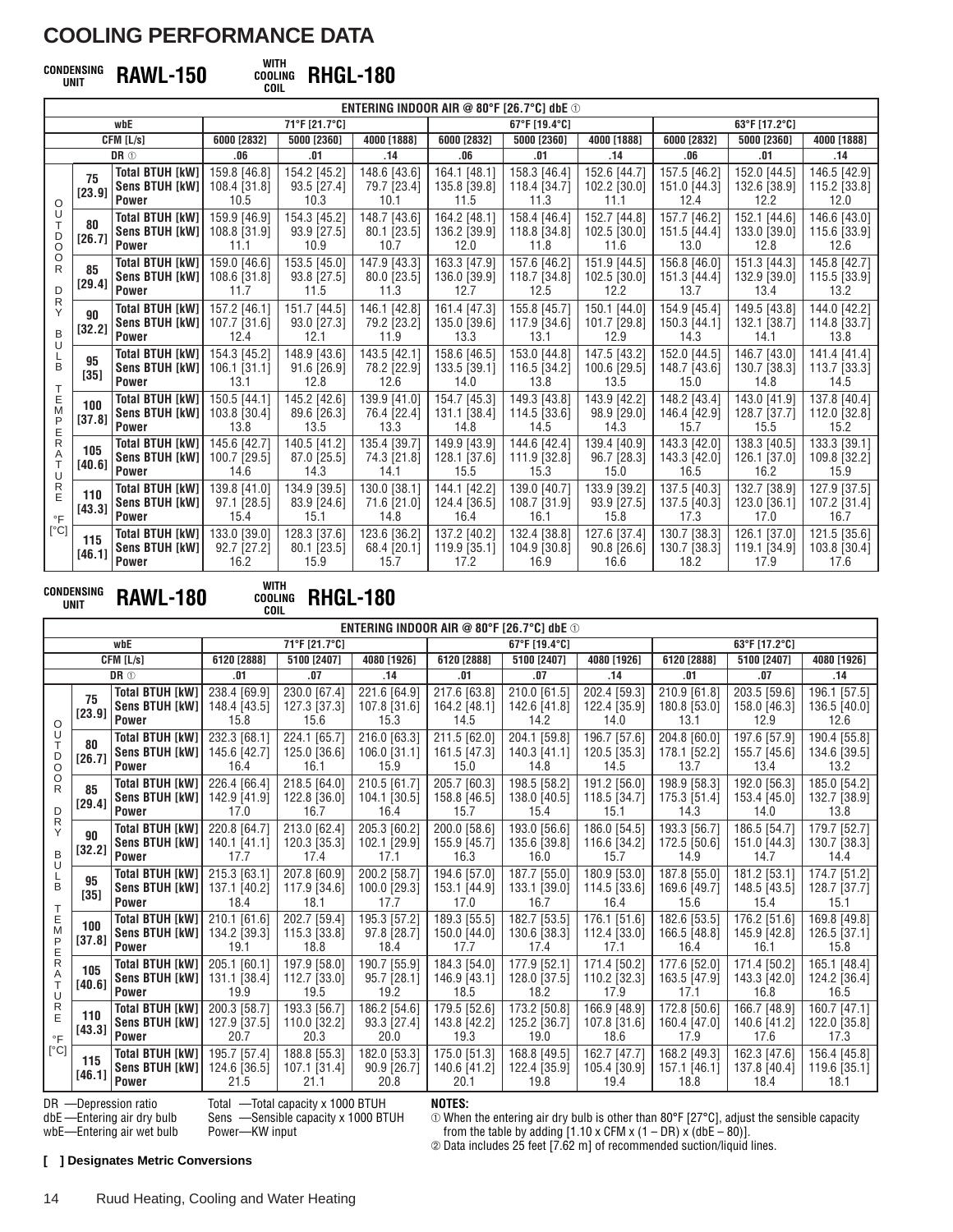# **WITH CONDENSING AIR UNIT RAWL-180**

**HANDLER RHGL-240**

|                     | ENTERING INDOOR AIR @ 80°F [26.7°C] dbe $\odot$ |                                                                 |                                      |                                      |                                      |                                      |                                      |                                      |                                      |                                      |                                      |
|---------------------|-------------------------------------------------|-----------------------------------------------------------------|--------------------------------------|--------------------------------------|--------------------------------------|--------------------------------------|--------------------------------------|--------------------------------------|--------------------------------------|--------------------------------------|--------------------------------------|
|                     |                                                 | wbE                                                             |                                      | 71°F [21.7°C]                        |                                      |                                      | 67°F [19.4°C]                        |                                      |                                      | 63°F [17.2°C]                        |                                      |
|                     |                                                 | CFM [L/s]                                                       | 8040 [3794]                          | 6700 [3162]                          | 5360 [2530]                          | 8040 [3794]                          | 6700 [3162]                          | 5360 [2530]                          | 8040 [3794]                          | 6700 [3162]                          | 5360 [2530]                          |
|                     |                                                 | DR <sup>1</sup>                                                 | .06                                  | .01                                  | .13                                  | .06                                  | .01                                  | .13                                  | .06                                  | .01                                  | .13                                  |
|                     | 75<br>[23.9]                                    | <b>Total BTUH [kW]</b><br><b>Sens BTUH [kW]</b><br><b>Power</b> | 251.1 [73.6]<br>172.1 [50.4]<br>16.2 | 242.3 [71.0]<br>148.6 [43.6]<br>15.9 | 233.5 [68.4]<br>126.8 [37.2]<br>15.6 | 230.4 [67.5]<br>188.1 [55.1]<br>14.8 | 222.3 [65.1]<br>163.9 [48.0]<br>14.6 | 214.2 [62.8]<br>141.3 [41.4]<br>14.3 | 223.7 [65.6]<br>204.7 [60.0]<br>13.4 | 215.8 [63.2]<br>179.3 [52.6]<br>13.2 | 208.0 [61.0]<br>155.5 [45.6]<br>13.0 |
| O<br>U              |                                                 |                                                                 |                                      |                                      |                                      |                                      |                                      |                                      |                                      |                                      |                                      |
| T.<br>D<br>O        | 80<br>[26.7]                                    | <b>Total BTUH [kW]</b><br>Sens BTUH [kW]<br><b>Power</b>        | 245.1 [71.8]<br>169.5 [49.7]<br>16.8 | 236.5 [69.3]<br>146.4 [42.9]<br>16.5 | 227.9 [66.8]<br>124.9 [36.6]<br>16.2 | 224.3 [65.7]<br>185.3 [54.3]<br>15.4 | 216.4 [63.4]<br>161.6 [47.4]<br>15.1 | 208.6 [61.1]<br>139.4 [40.9]<br>14.9 | 217.6 [63.8]<br>201.9 [59.2]<br>14.0 | 209.9 [61.5]<br>177.0 [51.9]<br>13.8 | 202.3 [59.3]<br>153.6 [45.0]<br>13.5 |
| O<br>R<br>D         | 85<br>[29.4]                                    | <b>Total BTUH [kW]</b><br><b>Sens BTUH [kW]</b><br><b>Power</b> | 239.2 [70.1]<br>166.7 [48.9]<br>17.4 | 230.8 [67.6]<br>144.1 [42.2]<br>17.1 | 222.4 [65.2]<br>123.0 [36.1]<br>16.8 | 218.4 [64.0]<br>182.5 [53.5]<br>16.0 | 210.8 [61.8]<br>159.3 [46.7]<br>15.7 | 203.1 [59.5]<br>137.4 [40.3]<br>15.5 | 211.7 [62.0]<br>199.1 [58.4]<br>14.6 | 204.3 [59.9]<br>174.7 [51.2]<br>14.4 | 196.8 [57.7]<br>151.6 [44.4]<br>14.1 |
| R<br>Y<br>B         | 90<br>$[32.2]$                                  | <b>Total BTUH [kW]</b><br><b>Sens BTUH [kW]</b><br><b>Power</b> | 233.5 [68.4]<br>163.8 [48.0]<br>18.0 | 225.3 [66.0]<br>141.6 [41.5]<br>17.7 | 217.1 [63.6]<br>120.9 [35.4]<br>17.4 | 212.8 [62.4]<br>179.7 [52.7]<br>16.7 | 205.3 [60.2]<br>156.9 [46.0]<br>16.4 | 197.9 [58.0]<br>135.5 [39.7]<br>16.1 | 206.0 [60.4]<br>196.3 [57.5]<br>15.3 | 198.8 [58.3]<br>172.3 [50.5]<br>15.0 | 191.6 [56.2]<br>149.7 [43.9]<br>14.8 |
| U<br>B<br>Т         | 95<br>$[35]$                                    | <b>Total BTUH [kW]</b><br><b>Sens BTUH [kW]</b><br>Power        | 228.1 [66.8]<br>160.9 [47.2]<br>18.7 | 220.1 [64.5]<br>139.2 [40.8]<br>18.4 | 212.1 [62.2]<br>119.0 [34.9]<br>18.1 | 207.3 [60.8]<br>176.8 [51.8]<br>17.4 | 200.1 [58.6]<br>154.5 [45.3]<br>17.1 | 192.8 [56.5]<br>133.5 [39.1]<br>16.8 | 200.6 [58.8]<br>193.4 [56.7]<br>16.0 | 193.6 [56.7]<br>169.9 [49.8]<br>15.7 | 186.5 [54.7]<br>147.6 [43.3]<br>15.4 |
| Ε<br>M<br>P<br>Ε    | 100<br>[37.8]                                   | <b>Total BTUH [kW]</b><br><b>Sens BTUH [kW]</b><br><b>Power</b> | 222.9 [65.3]<br>158.0 [46.3]<br>19.5 | 215.0 [63.0]<br>136.6 [40.0]<br>19.1 | 207.2 [60.7]<br>116.8 [34.2]<br>18.8 | 202.1 [59.2]<br>173.8 [50.9]<br>18.1 | 195.0 [57.1]<br>151.9 [44.5]<br>17.8 | 187.9 [55.1]<br>131.3 [38.5]<br>17.5 | 195.4 [57.3]<br>190.4 [55.8]<br>16.7 | 188.5 [55.2]<br>167.2 [49.0]<br>16.4 | 181.7 [53.3]<br>145.4 [42.6]<br>16.1 |
| R<br>Α<br>T<br>U    | 105<br>[40.6]                                   | <b>Total BTUH [kW]</b><br>Sens BTUH [kW]<br>Power               | 217.8 [63.8]<br>154.8 [45.4]<br>20.2 | 210.2 [61.6]<br>134.0 [39.3]<br>19.9 | 202.6 [59.4]<br>114.6 [33.6]<br>19.5 | 197.1 [57.8]<br>170.8 [50.1]<br>18.9 | 190.2 [55.7]<br>149.3 [43.8]<br>18.5 | 183.3 [53.7]<br>129.1 [37.8]<br>18.2 | 190.4 [55.8]<br>187.3 [54.9]<br>17.5 | 183.7 [53.8]<br>164.6 [48.2]<br>17.2 | 177.0 [51.9]<br>143.2 [42.0]<br>16.9 |
| R<br>E<br>$\circ$ F | 110<br>[43.3]                                   | <b>Total BTUH [kW]</b><br><b>Sens BTUH [kW]</b><br><b>Power</b> | 213.1 [62.5]<br>151.8 [44.5]<br>21.0 | 205.6 [60.3]<br>131.3 [38.5]<br>20.7 | 198.1 [58.1]<br>112.2 [32.9]<br>20.3 | 192.3 [56.4]<br>167.6 [49.1]<br>19.7 | 185.6 [54.4]<br>146.6 [43.0]<br>19.3 | 178.8 [52.4]<br>126.8 [37.2]<br>19.0 | 185.6 [54.4]<br>184.2 [54.0]<br>18.3 | 179.1 [52.5]<br>162.0 [47.5]<br>18.0 | 172.6 [50.6]<br>141.0 [41.3]<br>17.6 |
| [°C]                | 115<br>[46.1]                                   | <b>Total BTUH [kW]</b><br><b>Sens BTUH [kW]</b><br><b>Power</b> | 208.5 [61.1]<br>148.5 [43.5]<br>21.9 | 201.2 [59.0]<br>128.5 [37.7]<br>21.5 | 193.8 [56.8]<br>109.8 [32.2]<br>21.1 | 187.7 [55.0]<br>164.3 [48.2]<br>20.5 | 181.2 [53.1]<br>143.8 [42.2]<br>20.1 | 174.6 [51.2]<br>124.4 [36.5]<br>19.8 | 181.0 [53.0]<br>180.9 [53.0]<br>19.1 | 174.6 [51.2]<br>159.1 [46.6]<br>18.8 | 168.3 [49.3]<br>138.5 [40.6]<br>18.4 |

**WITH CONDENSING AIR UNIT RAWL-240 HANDLER**

# **RHGL-240**

|                                                            | ENTERING INDOOR AIR @ 80°F [26.7°C] dbe $\odot$ |                                                                  |                                      |                                      |                                      |                                      |                                      |                                      |                                      |                                      |                                      |
|------------------------------------------------------------|-------------------------------------------------|------------------------------------------------------------------|--------------------------------------|--------------------------------------|--------------------------------------|--------------------------------------|--------------------------------------|--------------------------------------|--------------------------------------|--------------------------------------|--------------------------------------|
|                                                            |                                                 | wbE                                                              |                                      | 71°F [21.7°C]                        |                                      |                                      | 67°F [19.4°C]                        |                                      |                                      | 63°F [17.2°C]                        |                                      |
|                                                            |                                                 | CFM [L/s]                                                        | 8640 [4078]                          | 7200 [3398]                          | 5760 [2718]                          | 8640 [4078]                          | 7200 [3398]                          | 5760 [2718]                          | 8640 [4078]                          | 7200 [3398]                          | 5760 [2718]                          |
|                                                            |                                                 | DR <sub>①</sub>                                                  | .0                                   | .01                                  | .07                                  | .0                                   | .01                                  | .07                                  | .0                                   | .01                                  | .07                                  |
| O                                                          | 75<br>[23.9]                                    | <b>Total BTUH [kW]</b><br><b>Sens BTUH [kW]</b><br><b>Power</b>  | 299.6 [87.8]<br>198.4 [58.2]<br>17.9 | 289.1 [84.7]<br>171.0 [50.1]<br>17.6 | 278.6 [81.6]<br>145.5 [42.7]<br>17.3 | 286.3 [83.9]<br>229.1 [67.2]<br>17.5 | 276.3 [81.0]<br>199.5 [58.5]<br>17.2 | 266.2 [78.0]<br>171.7 [50.3]<br>16.9 | 278.9 [81.7]<br>260.1 [76.2]<br>17.1 | 269.2 [78.9]<br>228.2 [66.9]<br>16.8 | 259.4 [76.0]<br>198.0 [58.0]<br>16.5 |
| U<br>T<br>D<br>O<br>O<br>R<br>D<br>$\frac{R}{Y}$<br>B<br>U | 80<br>[26.7]                                    | <b>Total BTUH [kW]</b><br>Sens BTUH [kW]<br><b>Power</b>         | 292.6 [85.8]<br>194.7 [57.1]<br>18.9 | 282.3 [82.7]<br>167.8 [49.2]<br>18.6 | 272.0 [79.7]<br>142.8 [41.9]<br>18.3 | 279.3 [81.9]<br>225.3 [66.0]<br>18.5 | 269.5 [79.0]<br>196.3 [57.5]<br>18.2 | 259.7 [76.1]<br>169.1 [49.6]<br>17.8 | 271.9 [79.7]<br>256.4 [75.2]<br>18.1 | 262.4 [76.9]<br>225.0 [66.0]<br>17.7 | 252.8 [74.1]<br>195.3 [57.2]<br>17.4 |
|                                                            | 85<br>[29.4]                                    | <b>Total BTUH [kW]</b><br><b>Sens BTUH [kW]</b><br><b>Power</b>  | 285.4 [83.6]<br>191.0 [56.0]<br>20.0 | 275.4 [80.7]<br>164.7 [48.3]<br>19.6 | 265.4 [77.8]<br>140.3 [41.1]<br>19.3 | 272.2 [79.8]<br>221.7 [65.0]<br>19.6 | 262.6 [77.0]<br>193.2 [56.6]<br>19.2 | 253.1 [74.2]<br>166.6 [48.8]<br>18.9 | 264.8 [77.6]<br>252.8 [74.1]<br>19.1 | 255.5 [74.9]<br>221.9 [65.0]<br>18.8 | 246.2 [72.2]<br>192.8 [56.5]<br>18.5 |
|                                                            | 90<br>[32.2]                                    | <b>Total BTUH [kW]</b><br>Sens BTUH [kW]<br><b>Power</b>         | 278.1 [81.5]<br>187.3 [54.9]<br>21.1 | 268.3 [78.6]<br>161.5 [47.3]<br>20.8 | 258.6 [75.8]<br>137.6 [40.3]<br>20.4 | 264.8 [77.6]<br>217.9 [63.9]<br>20.7 | 255.5 [74.9]<br>190.0 [55.7]<br>20.3 | 246.2 [72.2]<br>163.8 [48.0]<br>20.0 | 257.4 [75.4]<br>249.0 [73.0]<br>20.3 | 248.4 [72.8]<br>218.7 [64.1]<br>19.9 | 239.4 [70.2]<br>190.1 [55.7]<br>19.6 |
| L<br>B<br>T                                                | 95<br>[35]                                      | <b>Total BTUH [kW]</b><br>Sens BTUH [kW]<br>Power                | 270.6 [79.3]<br>183.6 [53.8]<br>22.3 | 261.1 [76.5]<br>158.4 [46.4]<br>21.9 | 251.6 [73.7]<br>135.0 [39.6]<br>21.5 | 257.3 [75.4]<br>214.2 [62.8]<br>21.9 | 248.3 [72.8]<br>186.9 [54.8]<br>21.5 | 239.3 [70.1]<br>161.3 [47.3]<br>21.1 | 249.9 [73.2]<br>245.2 [71.9]<br>21.5 | 241.2 [70.7]<br>215.6 [63.2]<br>21.1 | 232.4 [68.1]<br>187.5 [55.0]<br>20.7 |
| Ε<br>M<br>P<br>E<br>R                                      | 100<br>[37.8]                                   | <b>Total BTUH [kW]</b><br>Sens BTUH [kW]<br>Power                | 262.9 [77.0]<br>179.7 [52.7]<br>23.6 | 253.7 [74.4]<br>155.2 [45.5]<br>23.2 | 244.5 [71.7]<br>132.4 [38.8]<br>22.8 | 249.7 [73.2]<br>210.5 [61.7]<br>23.2 | 240.9 [70.6]<br>183.7 [53.8]<br>22.8 | 232.2 [68.1]<br>158.7 [46.5]<br>22.4 | 242.3 [71.0]<br>241.5 [70.8]<br>22.7 | 233.8 [68.5]<br>212.4 [62.3]<br>22.3 | 225.3 [66.0]<br>184.9 [54.2]<br>21.9 |
| Α<br>T<br>U<br>$\mathsf{R}$<br>E<br>$\circ$ F              | 105<br>[40.6]                                   | <b>Total BTUH [kW]</b><br><b>Sens BTUH [kW]]</b><br>Power        | 255.1 [74.8]<br>176.1 [51.6]<br>24.9 | 246.2 [72.2]<br>152.2 [44.6]<br>24.5 | 237.2 [69.5]<br>129.8 [38.1]<br>24.1 | 241.9 [70.9]<br>206.9 [60.6]<br>24.5 | 233.4 [68.4]<br>180.7 [53.0]<br>24.1 | 224.9 [65.9]<br>156.1 [45.8]<br>23.6 | 234.5 [68.7]<br>234.5 [68.7]<br>24.1 | 226.3 [66.3]<br>209.4 [61.4]<br>23.6 | 218.0 [63.9]<br>182.3 [53.4]<br>23.2 |
|                                                            | 110<br>[43.3]                                   | <b>Total BTUH [kW]</b><br><b>Sens BTUH [kW]]</b><br><b>Power</b> | 247.1 [72.4]<br>172.4 [50.5]<br>26.3 | 238.5 [69.9]<br>149.1 [43.7]<br>25.9 | 229.8 [67.3]<br>127.3 [37.3]<br>25.4 | 233.9 [68.5]<br>203.1 [59.5]<br>25.9 | 225.7 [66.1]<br>177.6 [52.1]<br>25.4 | 217.5 [63.7]<br>153.6 [45.0]<br>25.0 | 226.5 [66.4]<br>226.5 [66.4]<br>25.5 | 218.6 [64.1]<br>206.2 [60.4]<br>25.0 | 210.6 [61.7]<br>179.7 [52.7]<br>24.6 |
| [°C]                                                       | 115<br>[46.1]                                   | <b>Total BTUH [kW]</b><br>Sens BTUH [kW]<br><b>Power</b>         | 239.0 [70.0]<br>168.7 [49.5]<br>27.8 | 230.6 [67.6]<br>145.9 [42.8]<br>27.3 | 222.2 [65.1]<br>124.7 [36.6]<br>26.8 | 225.8 [66.2]<br>199.4 [58.4]<br>27.3 | 217.9 [63.9]<br>174.5 [51.2]<br>26.9 | 209.9 [61.5]<br>151.0 [44.3]<br>26.4 | 218.4 [64.0]<br>218.4 [64.0]<br>26.9 | 210.7 [61.8]<br>203.1 [59.5]<br>26.5 | 203.1 [59.5]<br>177.3 [52.0]<br>26.0 |

DR —Depression ratio dbE —Entering air dry bulb

wbE—Entering air wet bulb

Total —Total capacity x 1000 BTUH Sens —Sensible capacity x 1000 BTUH

Power—KW input

### **NOTES:**

➀ When the entering air dry bulb is other than 80°F [27°C], adjust the sensible capacity from the table by adding  $[1.10 \times \text{CFM} \times (1 - \text{DR}) \times (\text{dbE} - 80)].$ 

➁ Data includes 25 feet [7.62 m] of recommended suction/liquid lines.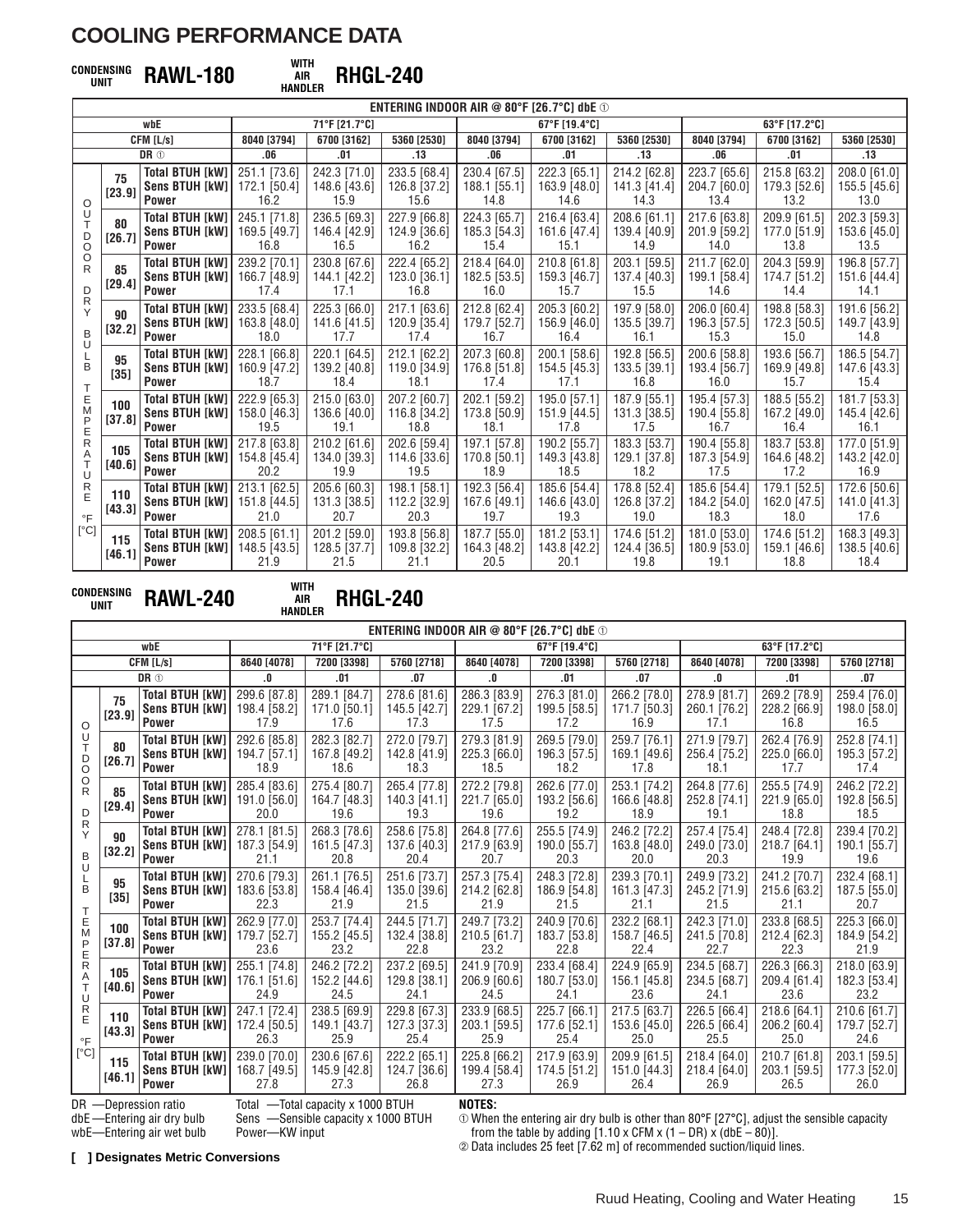# **RIGGING ROOFTOP INSTALLATION**

If rooftop installation is required, make certain that the building construction is adequate for the weight of the unit. (Refer to physical data chart.) Before placing the unit on the roof, make certain that the nylon rigging slings are of sufficient length to maintain equilibrium of the unit when lifting. Under no circumstances should the unit be lifted by only one corner for rooftop installation.



Illustration ST-A0890-17

# **GENERAL INSTALLATION**

The condensing unit should be installed outdoors. It should be located as near as possible to the evaporator section to keep connecting refrigerant tubing lengths to a minimum. The unit must be installed to allow a free air flow to the condenser coils.

If several units are installed adjacent to each other, care must be taken to avoid recirculation of air from one condenser to another. In all installations, adequate space must be provided for installation and servicing.

### **CLEARANCES**



# **SLAB INSTALLATION**

Condensing units should be set on a solid level foundation. When installed at ground level, the unit should be placed on a cement slab. If the pad is formed at the installation site, do not pour the pad tight against the structure, otherwise vibration will be transmitted from the unit through the pad.

The unit must not be connected to any duct work. Do not locate unit under a roof drip; if necessary, install gutters, etc., to prevent water run-off from hitting the unit. To prevent air recirculation, it is recommended that the unit not be installed under an overhang, but if necessary **allow a minimum of 60 inches [1524 mm] above the unit for air discharge.**

**[ ] Designates Metric Conversions**

# **GENERAL TERMS OF LIMITED WARRANTY\***

Ruud will furnish a replacement for any part of this product which fails in normal use and service within the applicable periods stated, in accordance with the terms of the limited warranty.

**\*For Complete Details of the Limited Warranty, Including Applicable Terms and Conditions, See Your Local Installer or Contact the Manufacturer for a Copy.**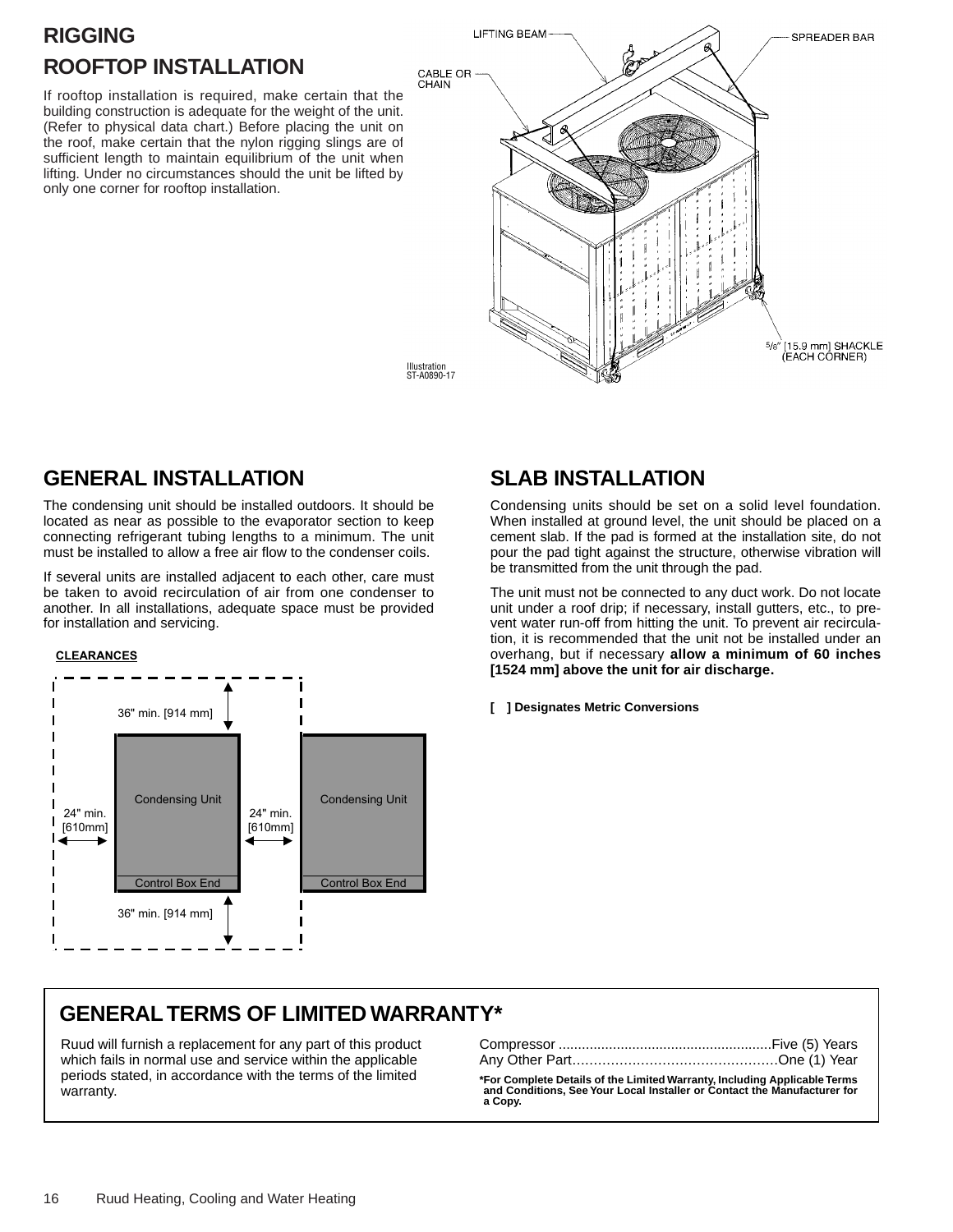# **TYPICAL REFRIGERANT PIPING RECOMMENDATIONS**

### **General Notes:**

- 1. Vertical risers not to exceed 60 feet [18.29 mm].
- 2. Locate the condensing unit and evaporator(s) as close together as possible to minimize piping runs.
- 3. Condensing units are shipped with a nitrogen holding charge. Evacuate condensing unit before charging with refrigerant.

|                                        | EQUIVALENT LENGTH (FT.) [m] OF STRAIGHT TYPE "L" TUBING<br>FOR NON-FERROUS VALVES AND FITTINGS (BRAZED) |                       |                                      |                              |                                   |                                     |  |  |
|----------------------------------------|---------------------------------------------------------------------------------------------------------|-----------------------|--------------------------------------|------------------------------|-----------------------------------|-------------------------------------|--|--|
| <b>TUBE SIZE</b><br>(IN.) [mm]<br>0.D. | <b>SOLENOID</b><br><b>VALVE</b>                                                                         | ANGLE<br><b>VALVE</b> | <b>SHORT</b><br><b>RADIUS</b><br>ell | LONG<br><b>RADIUS</b><br>ell | TEE<br><b>LINE</b><br><b>FLOW</b> | TEE<br><b>BRANCH</b><br><b>FLOW</b> |  |  |
| $1/2$ [12.7]                           | 70 [21.3]                                                                                               | $[2.5]$<br>8.3        | $1.6$ [0.5]                          | $1.0$ [0.3]                  | $1.0$ [0.3]                       | $3.1$ [0.9]                         |  |  |
| $5/8$ [15.88]                          | 72 [21.9]                                                                                               | [3.2]<br>10.4         | $1.9$ [0.6]                          | $1.2$ [0.4]                  | $1.2$ [0.4]                       | $3.6$ [1.1]                         |  |  |
| $3/4$ [19.05]                          | 75 [22.9]                                                                                               | [3.8]<br>12.5         | $2.1$ [0.7]                          | $1.4$ [0.4]                  | $1.4$ [0.4]                       | $4.2$ [1.3]                         |  |  |
| $7/8$ [22.23]                          | 78 [23.8]                                                                                               | [4.4]<br>14.6         | $2.4$ [0.7]                          | $1.6$ [0.5]                  | $1.6$ [0.5]                       | $4.8$ [1.5]                         |  |  |
| 11/8 [28.58]                           |                                                                                                         | 18.8<br>[5.7]         | $3.0$ [0.9]                          | $2.0$ [0.6]                  | $2.0$ [0.6]                       | $6.0$ [1.8]                         |  |  |
| 13/8 [34.93]                           |                                                                                                         | [7.0]<br>22.9         | $3.6$ [1.1]                          | $2.4$ [0.7]                  | $2.4$ [0.7]                       | $7.2$ [2.2]                         |  |  |
| 15/8 [41.28]                           |                                                                                                         | [8.3]<br>27.1         | $4.2$ [1.3]                          | $2.8$ [0.8]                  | $2.8$ [0.8]                       | 8.4 [2.6]                           |  |  |
| 21/8 [53.98]                           |                                                                                                         | 35.4 [10.8]           | $5.3$ [1.6]                          | $3.5$ [1.1]                  | $3.5$ [1.1]                       | 10.7 [3.3]                          |  |  |

# **LIQUID LINE PRESSURE DROP PER 100 FEET [30.48 m] EQUIVALENT LENGTH (TYPE L COPPER TUBING)**<br>25 [87.9]



### **NOTES:**

- 1) When evaporator coil is above condenser, the pressure drop due to vertical lift (.5 PSIG per foot of lift) [1.05 kPa per meter] **must** be added to the pressure drop derived from this curve.
- 2) Size liquid line for **no more** than 10°F [5.6°C] loss (approximately 50 PSIG [206.8 kPa] total pressure drop).
- 3) **Do not oversize liquid line.** Oversized liquid lines add significantly to the amount of refrigerant required to charge the system.
- 4) The maximum recommended velocity with solenoid valves or other quick closing devices in the liquid line is 300 FPM [1.5 m/s].

### **[ ] Designates Metric Conversions**

| RECOMMENDED VAPOR AND LIQUID LINE<br>SIZES TO VARIOUS LENGTH OF RUN |              |                                |                               |             |  |  |
|---------------------------------------------------------------------|--------------|--------------------------------|-------------------------------|-------------|--|--|
| <b>EQUIVALENT</b><br><b>LENGTH TO</b>                               |              | LIQUID LINE 0.D.<br>(IN.) [mm] | VAPOR LINE O.D.<br>(IN.) [mm] |             |  |  |
| <b>EVAPORATOR</b>                                                   |              | <b>COOLING MODEL</b>           | <b>COOLING MODEL</b>          |             |  |  |
| $(FT.)$ $[m]$                                                       | 120          | 125                            | 120                           | 125         |  |  |
| $1-15$ [1-4.57]                                                     | $5/8$ [15.9] | $5/8$ [15.9]                   | 13/8 [34.9]                   | 13/8 [34.9] |  |  |
| 16-50 [4.88-15.24]                                                  | $5/8$ [15.9] | $5/8$ [15.9]                   | 13/8 [34.9]                   | 13/8 [34.9] |  |  |
| 51-100 [15.54-30.48]                                                | $5/8$ [15.9] | $5/8$ [15.9]                   | 13/8 [34.9]                   | 13/8 [34.9] |  |  |
| 101-150 [30.78-45.72]                                               | $5/8$ [15.9] | $5/8$ [15.9]                   | $15/8$ [41.3]                 | 15/8 [41.3] |  |  |

| RECOMMENDED VAPOR AND LIQUID LINE<br><b>SIZES TO VARIOUS LENGTH OF RUN</b> |                                                                        |                                        |              |                  |                      |                  |  |
|----------------------------------------------------------------------------|------------------------------------------------------------------------|----------------------------------------|--------------|------------------|----------------------|------------------|--|
| <b>EQUIVALENT</b><br><b>LENGTH TO</b>                                      | LIQUID LINE 0.D.<br><b>VAPOR LINE O.D.</b><br>(IN.) [mm]<br>(IN.) [mm] |                                        |              |                  |                      |                  |  |
| <b>EVAPORATOR</b>                                                          |                                                                        | <b>COOLING MODEL</b>                   |              |                  | <b>COOLING MODEL</b> |                  |  |
| $(FT.)$ $[m]$                                                              | 150                                                                    | 180                                    | 240          | 150              | 180                  | 240              |  |
| $1-15$ [1-4.57]                                                            | $5/8$ [15.9]                                                           | $5/8$ [15.9]                           | $7/8$ [22.2] | 13/8 [34.9]      | 15/8 [41.3]          | $15/8$ [41.3]    |  |
| 16-50 [4.88-15.24]                                                         | $5/8$ [15.9]                                                           | $5/8$ [15.9]                           | $7/8$ [22.2] | 15/8 [41.3]      | 15/8 [41.3]          | 15/8 [41.3]      |  |
| 51-100 [15.54-30.48]                                                       | $5/8$ [15.9]                                                           | $3/4$ [19.1]                           | $7/8$ [22.2] | 15/8 [41.3]      | 15/8 [41.3]          | $2^{1/8}$ [53.9] |  |
| 101-150 [30.78-45.72]                                                      |                                                                        | $5/8$ [15.9] $3/4$ [19.1] $7/8$ [22.2] |              | $2^{1/8}$ [53.9] | $2^{1/8}$ [53.9]     | $2^{1/8}$ [53.9] |  |

**NOTE:** Runs between condenser and evaporator not to exceed an equivalent length greater than 150 [45.7 m] feet.

# **VAPOR LINE SYSTEM CAPACITY LOSS IN PERCENT PER 100 FEET [30.48 m]**



### **NOTES:**

- 1) The minimum velocity line (700 fpm) [3.6 m/s] is recommended.
- 2) For vapor pressure drop (PSIG) [6.9 kPa], multiply percent (%) loss by 1.18.
- 3) Size vapor lines for no more than 2°F [1.1°C] loss which corresponds to approximately 5 PSIG [20.7 kPa] pressure drop.
- 4) Pitch all horizontal vapor lines downward in the direction of flow (1/2" [12.7 mm] to10' [3.0 m] run).

### **WARNING**

**Do not use** oxygen to purge lines or pressure system for leak test. Oxygen reacts violently with oil, which can cause an explosion resulting in severe personal injury or death.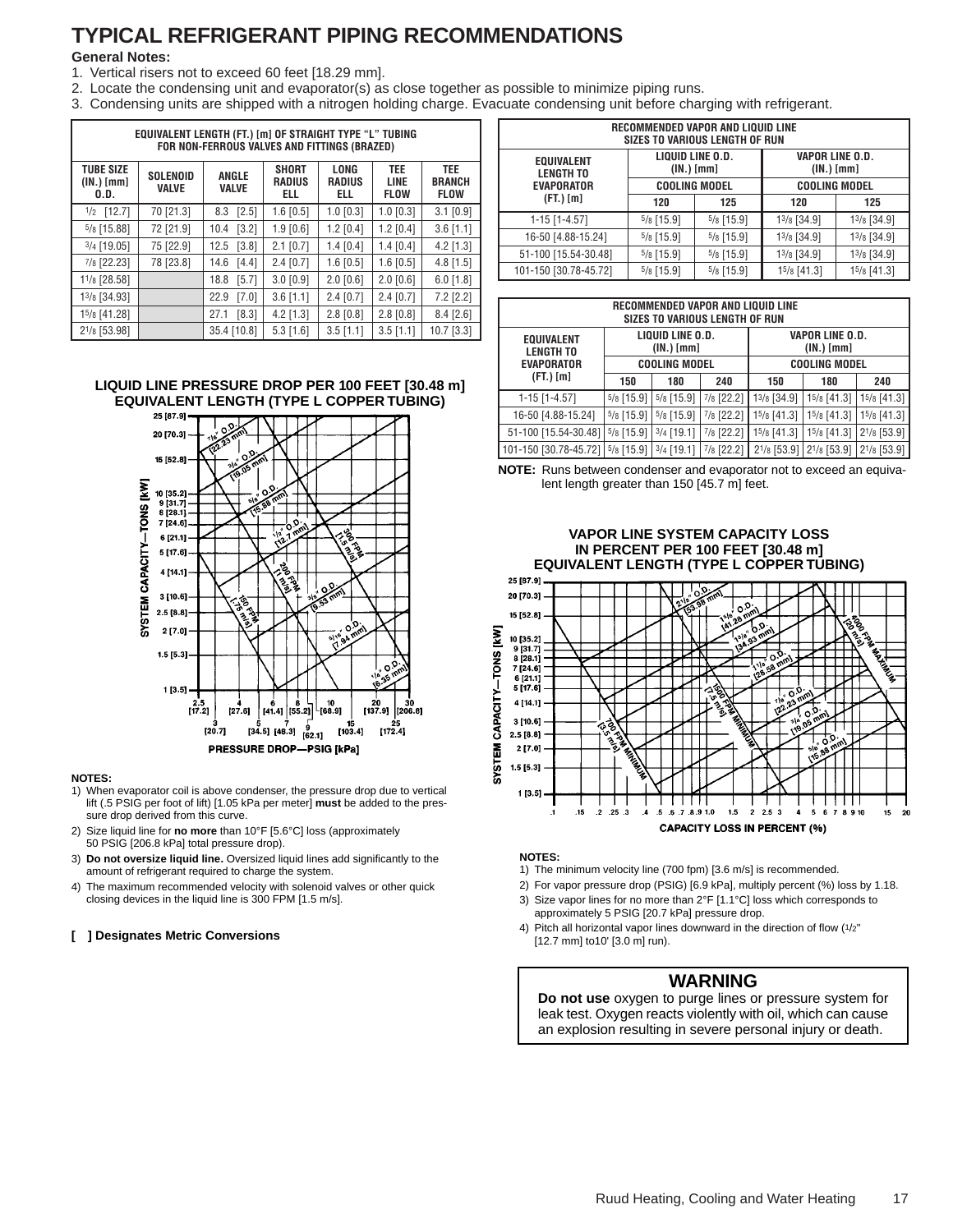# **TYPICAL REFRIGERANT PIPING RECOMMENDATIONS (cont.)**



### **REQUIRED OZS. [g] R410A CHARGE PER FT. [m] OF TUBING**

| <b>TUBE SIZE</b><br>O.D. (IN.) [mm] | <b>LIQUID</b><br>$(OZ.)$ $[g]$ | <b>VAPOR</b><br>$(OZ.)$ [g] |
|-------------------------------------|--------------------------------|-----------------------------|
| $1/2$ [12.7]                        | 1.06 [30.0]                    | $.04$ [1.13]                |
| $5/8$ [15.88]                       | 1.65 [46.7]                    | [1.98]<br>.07               |
| $3/4$ [19.05]                       | 2.46 [69.7]                    | [2.83]<br>.10               |
| 7/8 [22.23]                         | 3.28 [92.9]                    | [3.68]<br>.13               |
| 11/8 [28.58]                        |                                | $.22$ [6.23]                |
| 13/8 [34.93]                        |                                | $.34$ [9.63]                |
| 15/8 [41.28]                        |                                | .48 [13.60]                 |
| 2 <sup>1</sup> /8 [53.98]           |                                | .84 [23.81]                 |

Quantities based on 110°F liquid and 45°F vapor.

### **BASIC SYSTEM CHARGE\***

| <b>RAWL-120</b> | <b>RAWL-125</b> | <b>RAWL-150</b> | <b>RAWL-180</b> | <b>RAWL-240</b> |
|-----------------|-----------------|-----------------|-----------------|-----------------|
| 339 oz.         | 300 oz.         | 378 oz.         | 506 oz.         | 655 oz.         |
| [9610 g]        | '8505 aì        | 10716 g]        | [14345 g]       | '18569 g]       |

\*System with 0 feet [m] of tubing.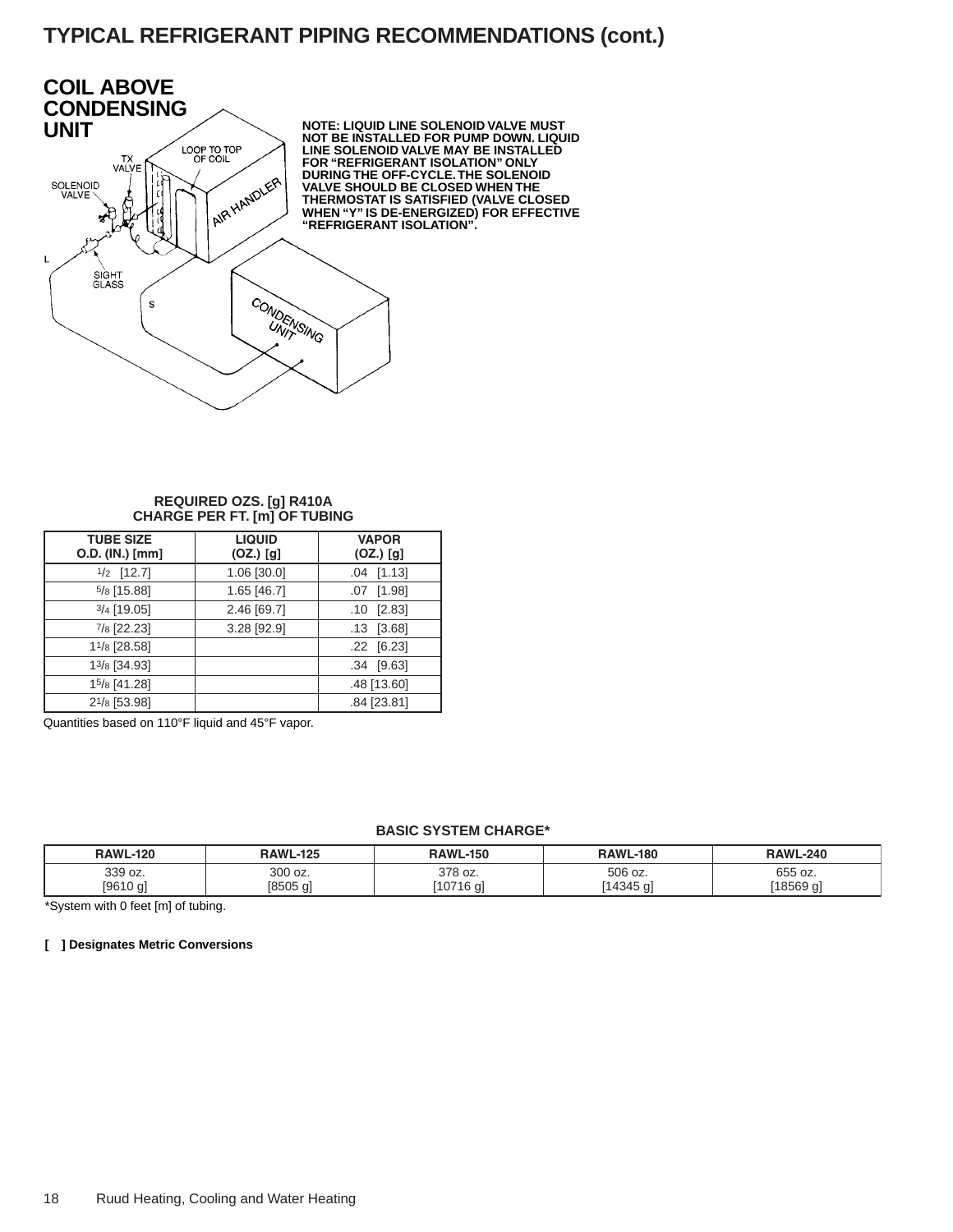# **TYPICAL WIRING SCHEMATIC—RAWL-120 10 TON [35.2 kW]**

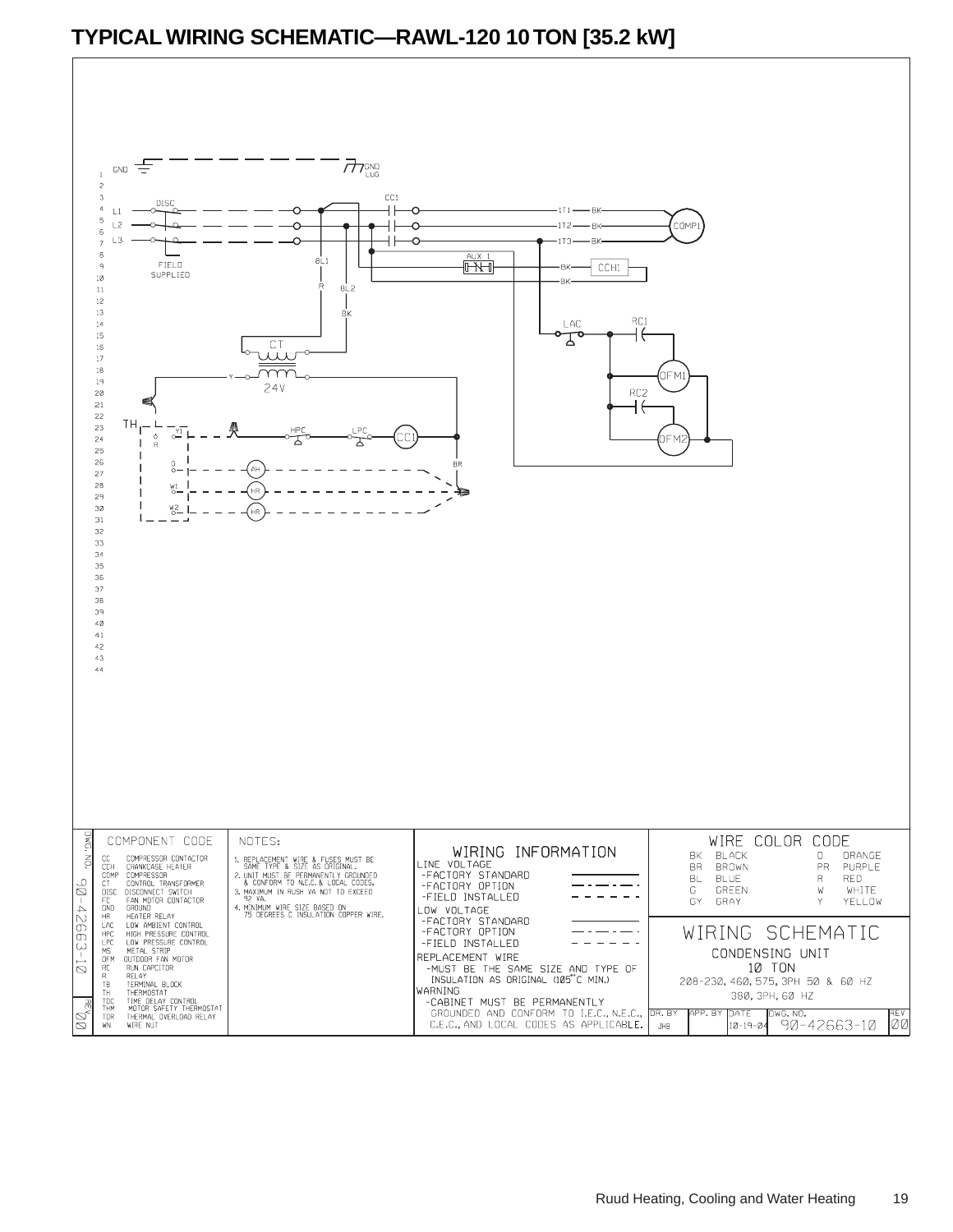# **TYPICAL WIRING SCHEMATIC— RAWL-125, 150, 180, 240 10 TON [35.2, 44.0, 52.8, 70.3 kW]**

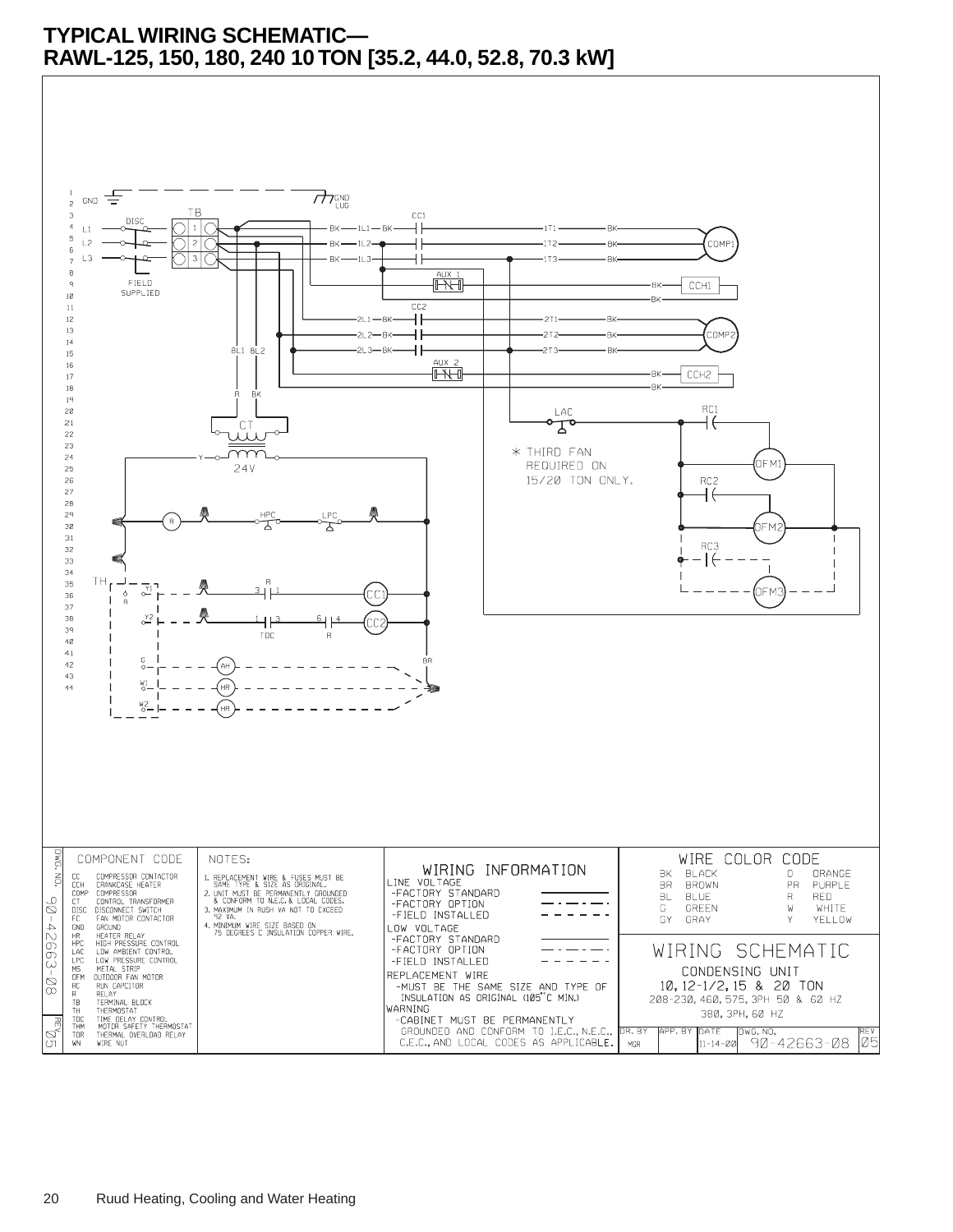## **SEQUENCE OF OPERATION RAWL-120, Single Stage**

- 1. When the room thermostat is set on "Cool", "Fan Auto", and the temperature is higher than the thermostat setting, the thermostat "Y1" circuit closes and energizes the compressor contactor (CC) through the closed contacts of the high pressure and low pressure controls. Power to the crankcase heater (CCH) will be de-energized by the auxiliary contacts (AUX-1)
- 2. Simultaneously, the "G" circuit provides power to the indoor blower motor circuit and starts indoor air circulation through the evaporator coil.
- 3. When the discharge pressure increases to 450 psig, the contacts on the low ambient control (LAC) will allow supply power to start the outdoor fan motors (ODF) which begin to pull air through the condenser coils.
- 4. The system will continue cooling operation, as long as the room thermostat "Y1" circuit and all safety device contacts are closed. The low ambient control (LAC) will open and close, allowing the outdoor fans to maintain discharge pressure between 250 and 450 psig.
- 5. When the thermostat is satisfied, the "Y1" circuit will open and de-energize the compressor contactor (CC), stopping compressor operation and closing the auxiliary contacts (AUX-1), which energizes the crankcase heater (CCH).
- 6. The thermostat "G" circuit will stop blower operation.

# **SEQUENCE OF OPERATION RAWL-125, 150, 180, 240,Two Stage**

- 1. When the room thermostat is set on "Cool", "Fan Auto", and the temperature is higher than the thermostat setting, the thermostat "Y1" circuit closes and energizes the number one compressor contactor (CC1) through the closed cooling relay (R) contacts. Power to the crankcase heater (CCH1) will be de-energized by the auxiliary contacts (AUX-1).
- 2. Simultaneously, the "G" circuit provides power to the indoor blower motor circuit and starts indoor air circulation through the evaporator coil.
- 3. When the discharge pressure increases to 450 psig, the contacts on the low ambient control (LAC) will allow supply power to start the outdoor fan motors (ODF) which begin to pull air through the condenser coils. The system is now in first stage cooling, operating at near fifty percent of full load capacity.
- 4. If the temperature at the thermostat continues to increase, the thermostat "Y2" circuit closes and after a 30 second delay, power passes through the time delay control (TDC) and energizes the number two compressor contactor (CC2) through the second set of closed cooling relay (R) contacts. Power to the crankcase heater (CCH2) will be de-energized by the auxiliary contacts (AUX-2)
- 5. The system will continue cooling at maximum capacity, as long as the room thermostat is demanding full load and all safety device contacts are closed. The low ambient control (LAC) will open and close, allowing the outdoor fans to maintain discharge pressure between 250 and 450 psig.
- 6. As the temperature at the thermostat drops enough to satisfy "Y2", the circuit will open and de-energize the compressor contactor (CC2), stopping compressor operation and closing the auxiliary contacts (AUX-2), which energizes the crankcase heater (CCH2).
- 5. When continued cooling satisfies the "Y1" circuit, it will open and de-energize the compressor contactor (CC1), stopping compressor operation and closing the auxiliary contacts (AUX-1), which energizes the crankcase heater (CCH1).
- 6. The thermostat "G" circuit will stop blower operation.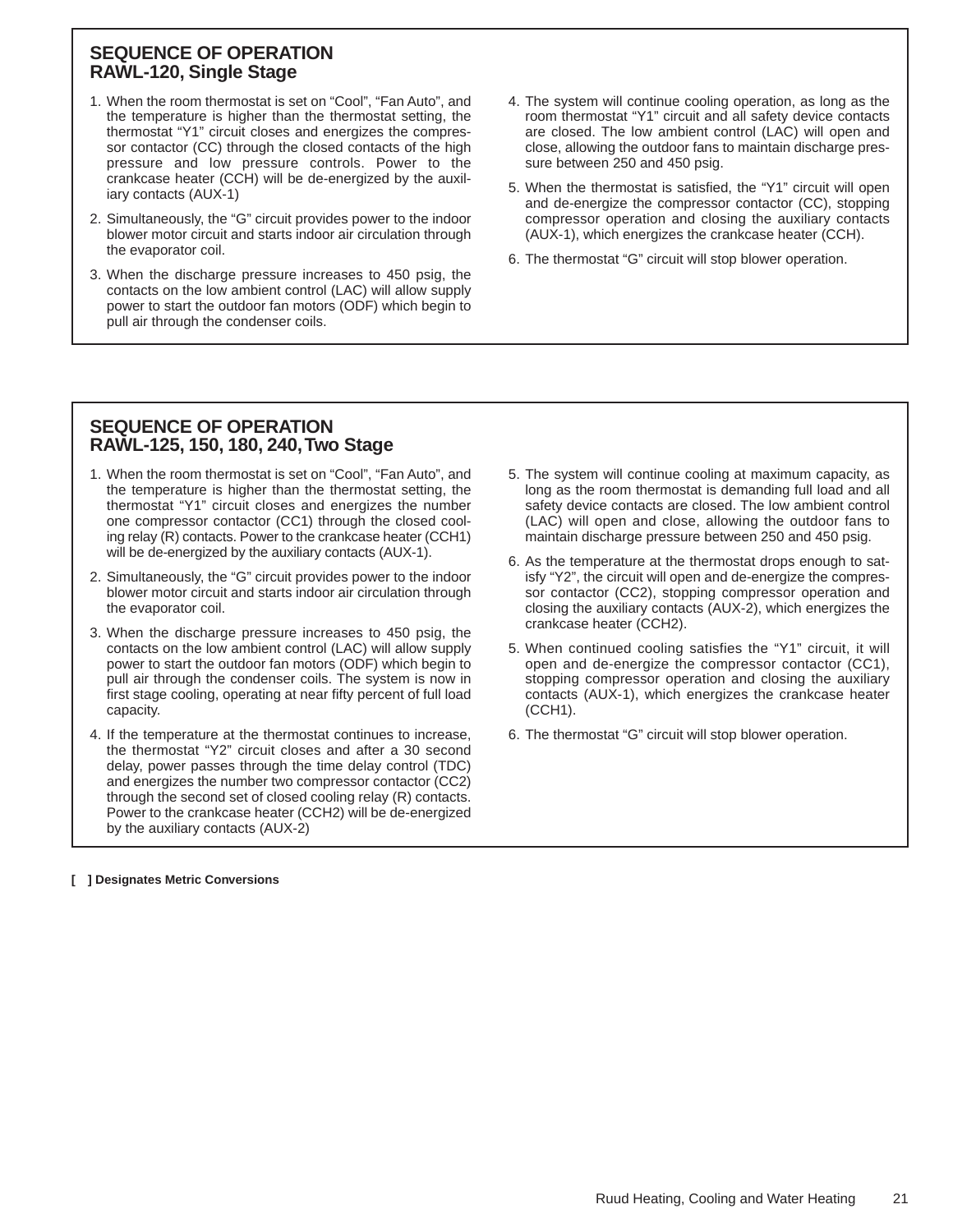# **SAMPLE SPECIFICATIONS**

Furnish and install as shown on the drawing Ruud Model air cooled condensing unit suitable for out-

door application.

**COMPRESSOR**—Unit shall have scroll compressor(s). It shall be externally mounted on rubber grommets to reduce vibration transmission and noise to surrounding area. Maximum power input shall not be more than \_\_\_\_\_\_\_\_\_\_ at conditions specified.

**LOW AMBIENT CONTROL**—All units shall have standard head pressure controls that cycle the condenser fan motors to maintain condensing pressures for operation down to 0°F [–17.8°C] ambient (12.5 and 15 ton [44.0 and 52.8 kW] models only.)

**CAPACITY**—Capacity shall be \_\_\_\_\_\_\_\_ BTU/H when operating at \_\_\_\_\_\_\_\_ °F [°C] saturated suction temperature.

**MOTORS & FANS**—Each unit shall have 1075 RPM sleeve bearing, permanently lubricated motor(s) fixed with directdrive, dual bladed fan(s). Motor(s) shall be equipped with inherent overload protection. Motor(s) & fan(s) shall be mounted on top panel for easy access. Condenser air shall discharge vertically.

**COILS**—Coils shall be fabricated of 3/8" [9.53 mm] O.D. seamless copper tubing and aluminum fins with die-formed collars mechanically bonded to tubes arranged in a staggered pattern. All coils shall be submitted to a pressure test after fabrication and dehydrated. Units shall be shipped with a dry nitrogen holding charge. Airflow shall be drawn through design providing uniform air distribution across the coil surface.

**CASINGS**—Casings shall make unit suitable for outdoor installation. Casing, base pan and framework shall be manufactured of galvanized sheet metal subjected to multistage cleaning, primed, and finished with a durable powder coat paint, capable of withstanding a 1000-HR salt spray test per ASTM B 117. Units shall have stamped louver panels offering 100% protection of the condenser coil. Openings shall be provided for power. Dimensions of entire assembly shall be not more than  $\text{...}$  inches [mm] long and more than \_\_\_\_ inches [mm] high, \_\_\_\_ inches [mm] long and inches [mm] wide.

**REFRIGERATION CIRCUIT**—Shall include the compressor, the condenser coils, all internal refrigerant piping and liquid and suction line service valves. Refrigerant stubs shall be extended through the cabinet for external field connection without affecting accessibility to compressor compartment.

**CONTROL PANEL**—The panel shall be designed for single power source to the compressor and fan motor(s) and shall include fan cycling control, and compressor contactor.

**SAFETY CONTROLS**—Manual reset high pressure and automatic reset low pressure control shall be provided.

**FACTORY TESTING**—All units shall be test run at the factory.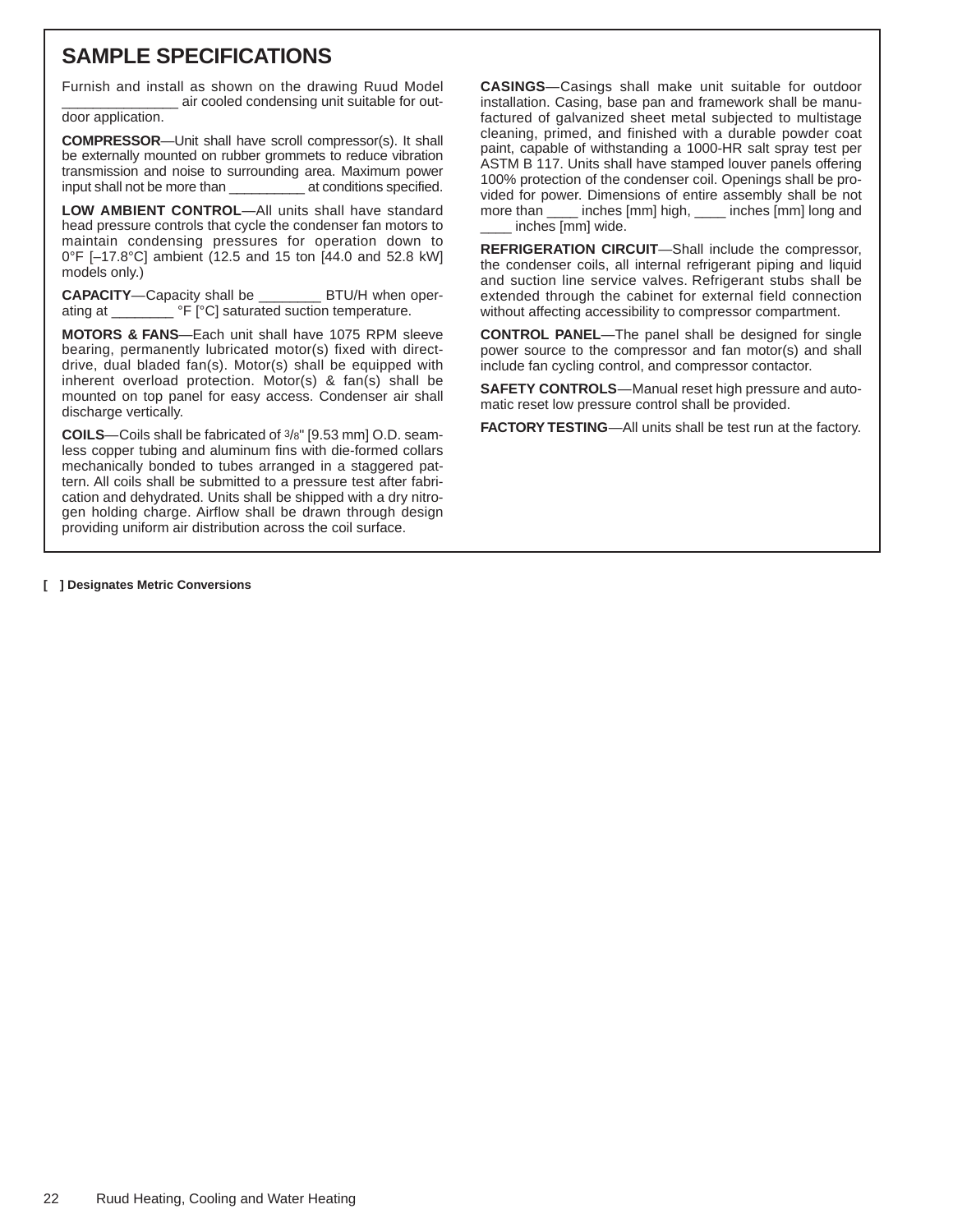# **NOTES**